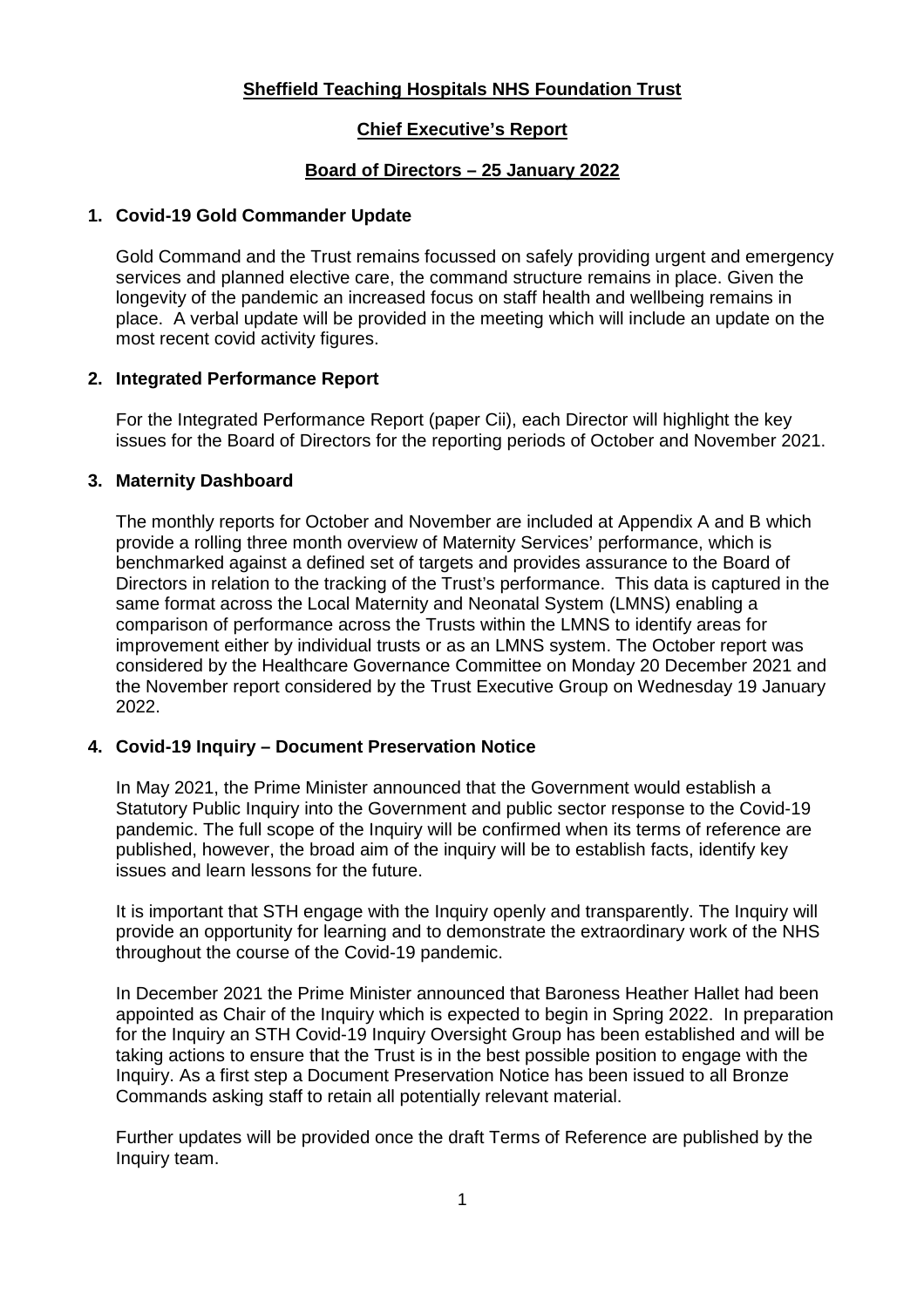#### **5. Mental Health Strategy**

The need to develop our care for patients with mental health and mental capacity issues has become increasingly apparent through challenges experienced in our day-to-day provision of care. There is also an increasing regulatory focus on this area. In response, a new Mental Health Strategy for the 2022-5 period has been developed based upon three principles:

- Supporting patients to achieve the best mental health possible for them and provide the person-centred care they need when they are challenged with mental health problems and illness.
- Recognising and responding to these needs with understanding, kindness, and skill to promote the mental wellbeing and safety of people in our care without discrimination.
- Fostering an integrated approach to care that gives equal attention to the mental health needs of patients alongside their physical needs and supports continuity of care and collaboration across mental health pathways.

This strategy recognises that STH cares for a large number of patients with mental health issues, either as their primary problem or as a factor impacting on their health, and that our staff have to be able to deal with patients with mental health and mental capacity issues sensitively and effectively and recognising the requirements of the law and national guidelines. The detail of the strategy focuses on the quality of care and support given through an engaged mental health culture and appropriately trained staff working through the right clinical processes, safety and governance arrangements and in collaboration with other organisations and stakeholders. A detailed implementation plan will be developed and overseen by the Mental Health Steering Group and implemented through the newlydeveloped STH Mental Health Team. The strategy is included at Appendix C.

#### **6. Vaccination as a Condition of Deployment (VCOD) Regulations**

On 6 January 2022, the Government made new legislation, approved by Parliament, which amended the Health and Social Care Act 2008 (Regulated Activities) Regulations 2014. On 14 January 2022, NHS England and Improvement provided guidance on the implementation of the Vaccination as a Condition of Deployment (VCOD) regulations.

The regulations provide that the registered person can only deploy or otherwise engage a person for the purposes of the provision of a CQC-regulated activity, in which they have direct, face to face contact with patients and service users, if the person provides evidence that they have been vaccinated with a complete course (presently defined as first and second dose) of an approved COVID-19 vaccine. This is subject to specific exemptions and conditions. The requirements include front-line workers, as well as non-clinical workers not directly involved in patient care but who may have face to face contact with patients, including ancillary staff such as porters, domestics and receptionists. All such workers are described as being in scope.

The key implementation dates are:

• 6 January 2022 – a 12-week grace period between the regulations being made and coming into force, commenced. The Trust has established a Project Board and a process in advance of the guidance to ensure it was prepared for the new regulations, which included communication and engagement with staff to support them with the opportunity to obtain their vaccine.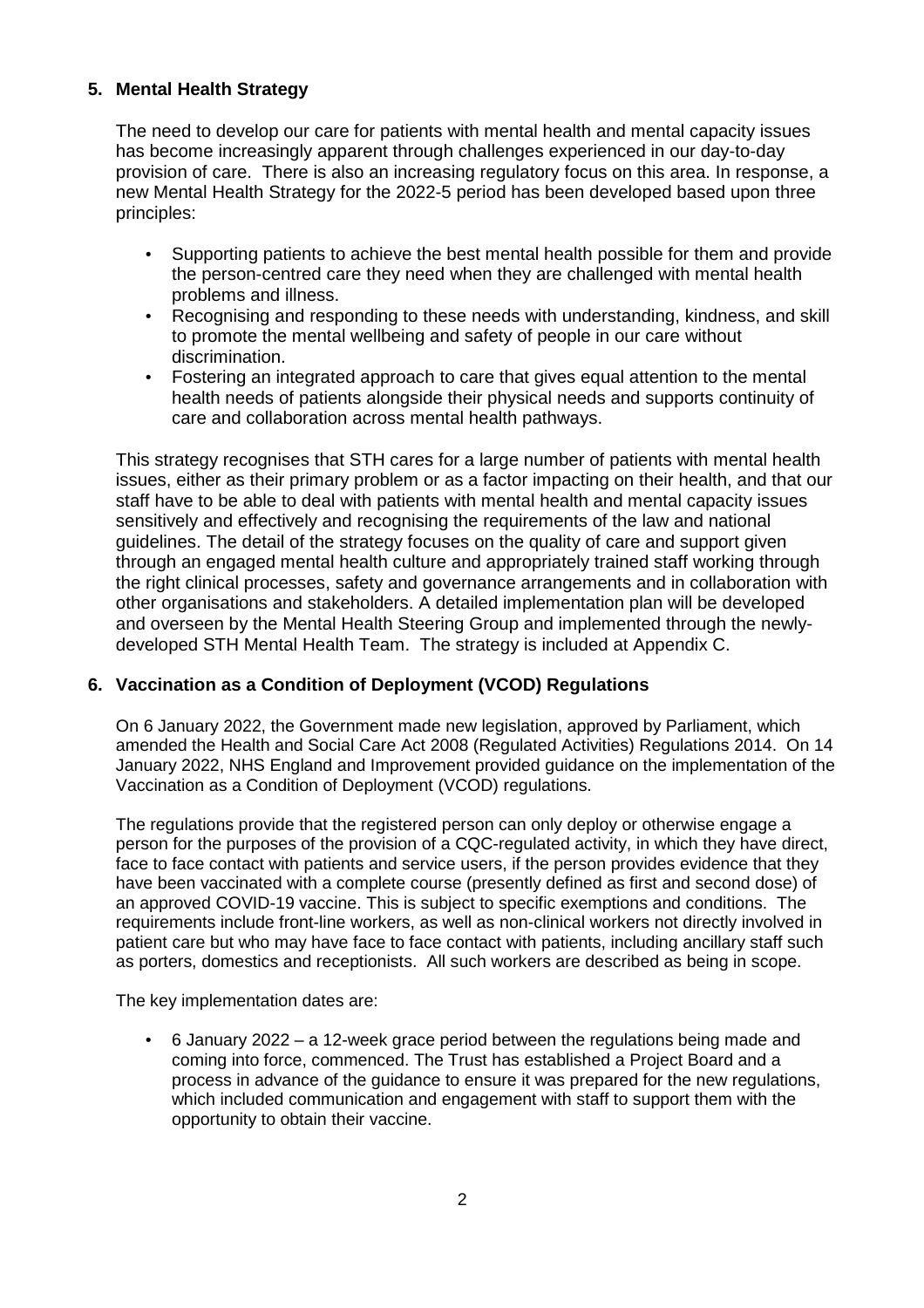- 3 February 2022 this is the last date for workers in scope of the regulations to get their first dose of an authorised vaccine (unless exempt) so they can be fully vaccinated with a complete course by 1 April 2022. Under current vaccination guidance, eight weeks are required between the first and second vaccine dose. Staff who remain unvaccinated (excluding those who are exempt) will be invited to a formal meeting chaired by an appropriate manager, in which they are notified that a potential outcome of the meeting may be dismissal.
- 1 April 2022 regulations come into force from which point, the CQC have confirmed that they will use their existing assessment approach and enforce the government's policy.

The Trust will also need to consider the termination of employment of staff whose roles are in scope of the regulations and who refuse to be vaccinated in-line with the mandated timescales (excluding staff who are exempt) or decline to disclose their vaccination status. Any such termination should be undertaken lawfully, which requires that there be a proper reason for the dismissal and that a fair and reasonable procedure is followed.

Daily reports will be provided from the Project Board to Gold Command as the Trust responds to the guidance and implements the new regulations. The Trust's focus has always and will continue to be to ensure that all staff who are hesitant or decline are provided with every opportunity to obtain their vaccine. An opportunity will be provided to staff to discuss the vaccine with a senior clinical member of staff to ensure the decision is fully-informed as part of the process.

#### **7. 2022/23 National Planning Guidance Update**

National planning guidance was published on 24 December 2021. Key principles underpinning the planning priorities for 2022/23 include:

- Prioritising the support for the health and wellbeing of staff
- Need to accelerate plans to grow the workforce
- Embedding the learning from the pandemic including adopting new models of care
- Moving back to and beyond pre pandemic levels of productivity

No financial guidance has been formally issued except the 2022/23 National Tariff Payment System consultation. Various briefings and draft guidance signal a move to largely aligned incentive contracts whereby there is a fixed element for an agreed level of activity and a variable element to pick up variances, and a partial movement away from emergency Covid arrangements. Further technical and supporting guidance is expected alongside further detail of the planning process.

The timelines will be shifted back to reflect the current focus on operational pressures with indicative planning deadlines of mid-March 2022 for draft plan submissions and end April 2022 for final plan submissions.

#### **8. Board Visits - Out and About Programme**

In November 2021, the Trust launched a scheduled programme of out and about visits for Board members to visit all Directorates, pairing both a Non-Executive and Executive Director. Due to the pandemic, operational pressures and restricted visiting on site, the visits are currently paused and the situation will be reviewed in mid-February.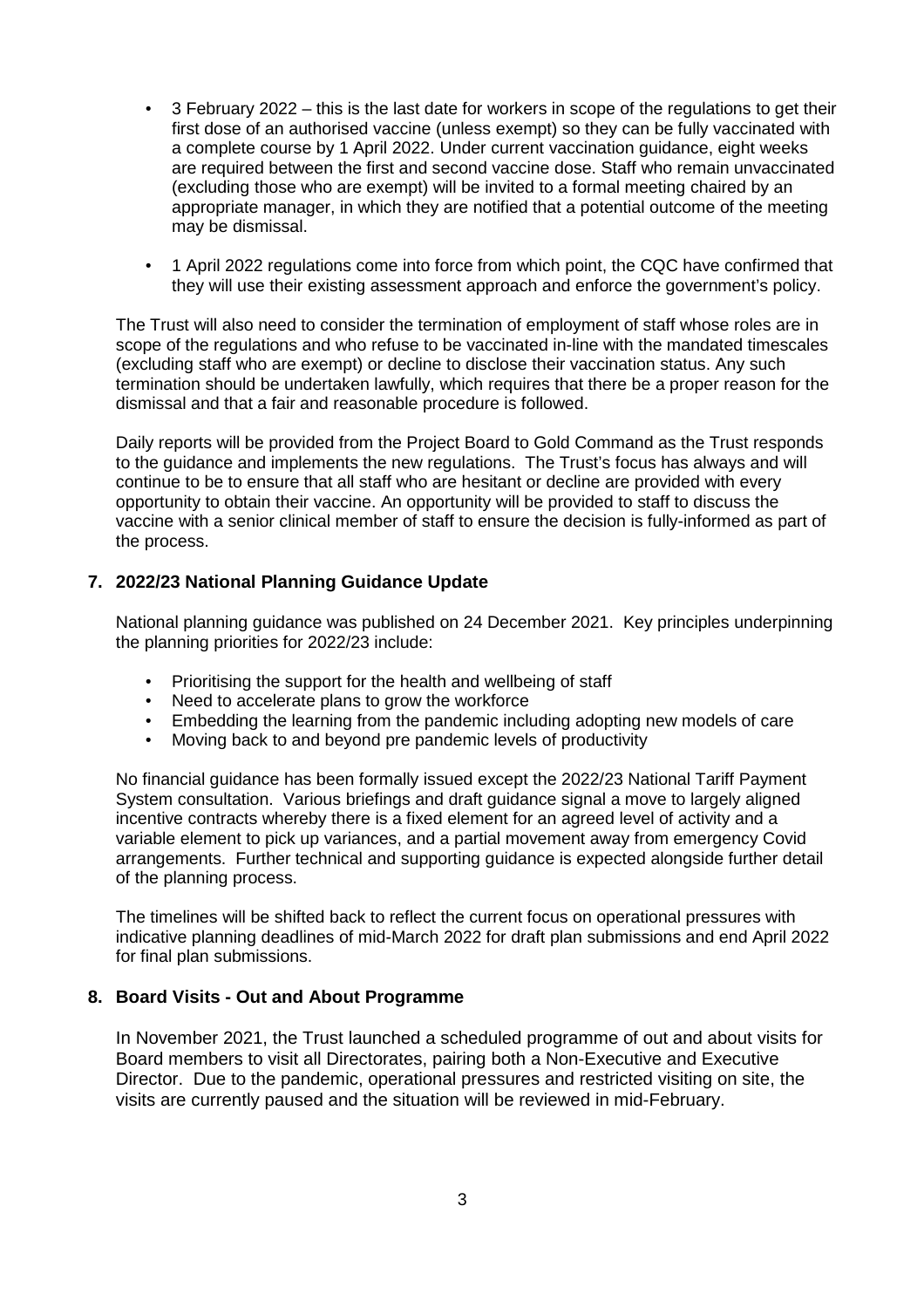However, in advance of the new restrictions the following visit took place during November 2021:

#### **Diabetes and Endocrinology [John O'Kane and David Hughes]**

- Strategic discussion held with staff around nurse staffing, vacancies and placements for student nurses.
- Ward Brearley 2 visited. This was a busy medical ward with a high proportion of patients medically fit for discharge. Some patients had a notably long length of stay.
- The impact of the Hadfield closure was noted. This had resulted in a number of relocations for the ward team over recent years.
- Observation of the Board Round demonstrated the value of the e-whiteboard as a tool and the role of Physicians Associates.

The visit was hosted by colleagues in the clinical area, Board members would like to extend their thanks to the individuals involved and the courtesy shown during the visit.

#### **9. New Chief Executive Designate of the South Yorkshire integrated Care Board (SYICB)**

Gavin Boyle has been appointed as the new Chief Executive designate of the SYICB. Gavin has over 30 years' experience of working within NHS organisations, holding a number of Board-level posts. I look forward to working with Gavin as he takes on his new duties.

#### **10. Chief Executive – Sheffield Children's NHS Foundation Trust**

I am pleased to report that Sheffield Children's NHS Foundation Trust announced the appointment of Ruth Brown as substantive Chief Executive on 8 December 2021. Ruth joined Sheffield Children's in 2017 and has been Executive Director of Strategy and Operations, Deputy CEO and most recently Acting CEO for the Trust.

#### **11. Operations Director – Surgical Services**

I am pleased to confirm that Caroline Turner has been appointed as Operations Director in Surgical Services. Caroline was previously the Deputy Operations Director in Surgical Services and has been covering as Interim Operations Director since October 2021.

#### **12. South Yorkshire and Bassetlaw Integrated Care System (SY&B ICS)**

To note, due to the need to focus on operational pressures, a report from the Chief Executive of SY&B ICS has not been produced. A report will be included in the next Public Board Meeting in March 2022.

Pearse Butler and Gavin Boyle recently wrote to the Trust to explain the delays to the implementation of the Health and Social Care Act due to the need to focus on the operational challenges across the health and care system. This letter can be found at Appendix D.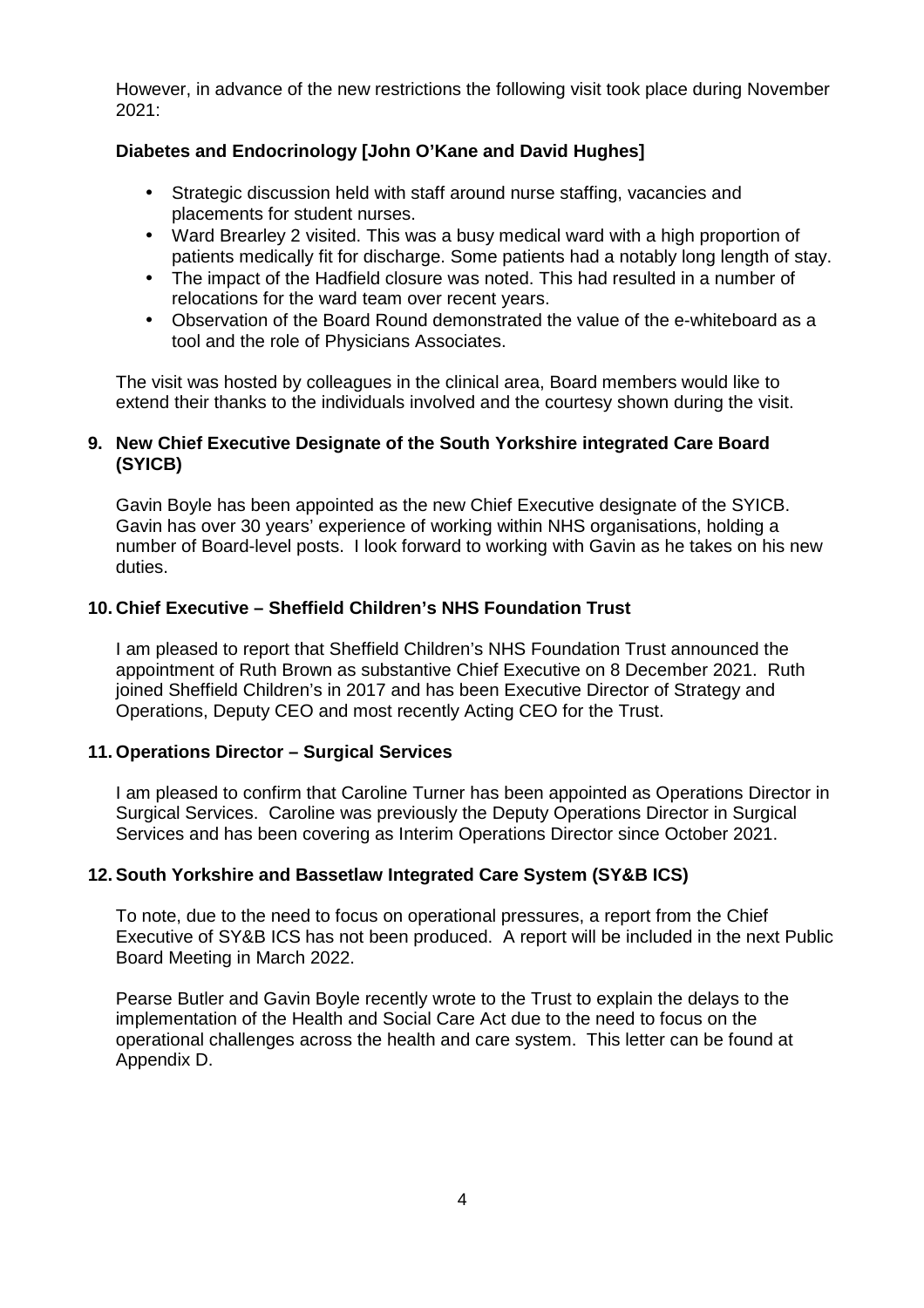#### **13. Sheffield Health and Care Partnership**

There is no overview report to share for the Sheffield Health and Care Partnership this month. The regular monthly report will resume in February 2022.

Kirsten Major Chief Executive 25 January 2022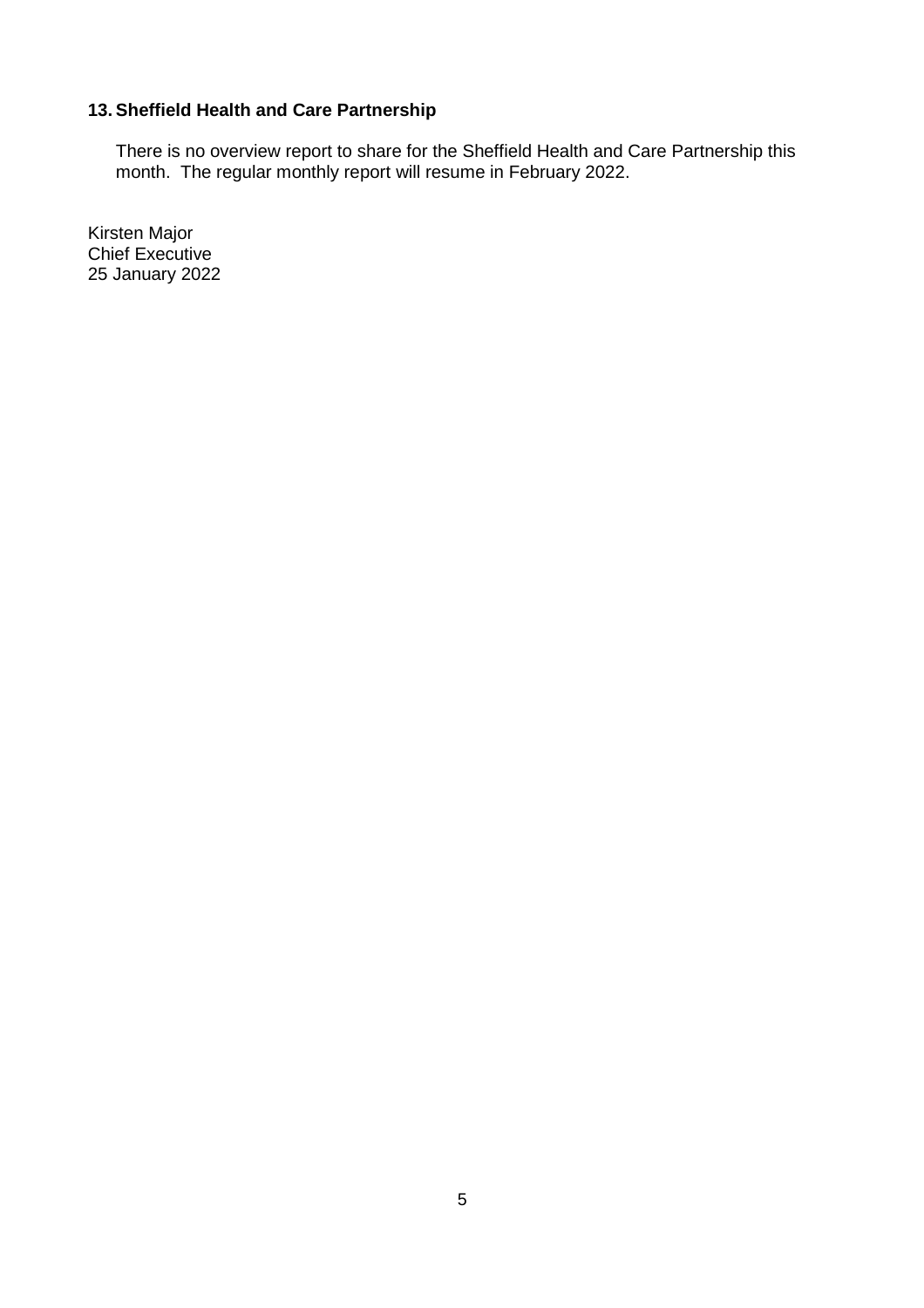#### **SHEFFIELD TEACHING HOSPITALS NHS FOUNDATION TRUST**

#### **EXECUTIVE SUMMARY**

#### **REPORT TO THE HEALTHCARE GOVERNANCE COMMITTEE**

#### **20 DECEMBER 2021**

| <b>Subject</b>                                            | <b>Maternity Dashboard</b>             |  |  |  |
|-----------------------------------------------------------|----------------------------------------|--|--|--|
| <b>Supporting TEG Member</b><br>Chris Morley, Chief Nurse |                                        |  |  |  |
| <b>Authors</b>                                            | Ms Fiona Kew, Clinical Director        |  |  |  |
|                                                           | Marie Reid, Midwifery Director         |  |  |  |
|                                                           | Leanne Likaj, Deputy Head of Midwifery |  |  |  |
| <b>Status</b>                                             | D                                      |  |  |  |

#### **PURPOSE OF THE REPORT**

To provide the Healthcare Governance Committee with the Maternity Dashboard containing data from October 2021.

#### **KEY POINTS**

The report:

- o The Local Maternity and Neonatal System (LMNS) Maternity Dashboard, has recently been redesigned following feedback to source data directly from Maternity Services Data Set submissions and to refine some of the thresholds and metrics.
- $\circ$  Provide an overview of Maternity Services' performance benchmarked against a defined set of targets.
- o This report provides the detail for October 2021.
- o Benchmarking takes place regionally through the LMNS and nationally through the North East and Yorkshire (NE&Y) Regional Perinatal Quality Oversight Group.

#### **IMPLICATIONS<sup>2</sup>**

|                                                    | <b>TICK AS APPROPRIATE</b> |
|----------------------------------------------------|----------------------------|
| Deliver the Best Clinical Outcomes                 |                            |
| <b>Provide Patient Centred Services</b>            |                            |
| <b>Employ Caring and Cared for Staff</b>           |                            |
| <b>Spend Public Money Wisely</b>                   |                            |
| Deliver Excellent Research, Education & Innovation |                            |

#### **RECOMMENDATIONS**

For the Healthcare Governance Committee to be assured that the Trust utilises a Maternity Dashboard to monitor and track its own performance, make improvements and compare performance at STH with other Trusts within the LMNS.

#### **APPROVAL PROCESS**

| <b>Meeting</b>                         | <b>Date</b>      | <b>Approved Y/N</b> |
|----------------------------------------|------------------|---------------------|
| <b>Trust Executive Group</b>           | 8 December 2021  |                     |
| <b>Healthcare Governance Committee</b> | 20 December 2021 |                     |

1 Status: A = Approval

A\* = Approval & Requiring Board Approval

2 Against the five aims of the STHFT Corporate Strategy 2017-20

 $D = Debate$  $N =$  Note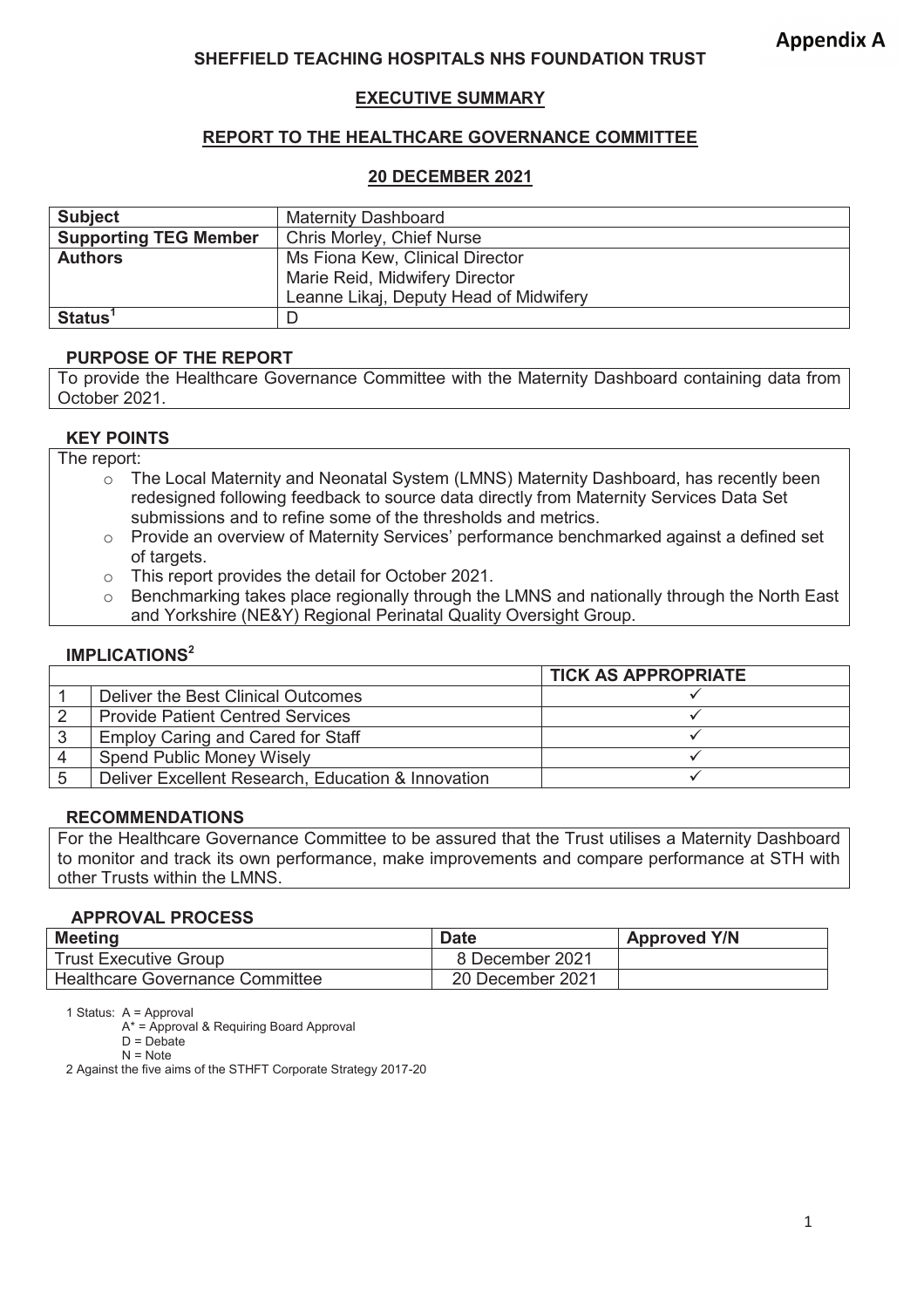#### **Introduction**

The Maternity Dashboard provides a monthly overview of the Maternity Services' performance against a defined set of targets and safety indicators. These targets are taken from national recommendations, Saving Babies Lives version two (SBL V2), NHS Digital Hospital Episodes Statistics (HES) and Healthcare Quality Improvement Programme (HQIP) National Maternity and Perinatal Audit (NMPA).

The indicators shown in Table 1 below are from the LMNS dashboard. Where there is a target specified, the figures are in Green if we are meeting the target and Red if we are not.

Maternity services data is collected in the Jessop Wing Maternity Information System (JMIS) throughout the maternity pathway and this data is submitted nationally as part of the Maternity Services Data Set submissions (MSDS).

Midwifery staffing levels are monitored using Birth rate Plus Acuity tool and this is benchmarked against the National Institute for Health and Care Excellence (NICE) (2015) Safe midwifery staffing for maternity settings. This NICE (2015) document recommends the use of a midwifery red flag event as a warning sign that something may be wrong with midwifery staffing.

The STHFT team will collaborate with the LMNS to ensure that the RAG rating and reporting is benchmarked appropriately. To monitor trends over time, there are a series of charts demonstrating the data over a slightly longer period.

The LMNS Maternity Dashboard, has recently been redesigned following feedback to source data directly from Maternity Services Data Set submissions and to refine some of the thresholds and metrics. Data in tables 1 & 2 are now presented in this new format.

#### **Exception report against red KPI ratings for October 2021**

#### **Caesarean Sections**

The number of caesarean sections (CS) is higher than the recommended target of 13% for elective CS and 17% for emergency CS. However, this needs to be taken in context with the complexity of case mix at the Jessop Wing and the continued national focus to fully support women's birth choice.

Caesarean section rate targets are based on England HES data for 2019/20 with no variation given for tertiary centres. Benchmarking in a previous report highlighted that the Trust's CS rate was not at significant variation with other maternity units within the Yorkshire and Humber region. The Shelford Group is currently benchmarking CS rates across its members including STH using the Robson Group criteria. The Robson Group criteria classifies all deliveries into one of ten groups using five parameters: obstetric history, onset of labour, fetal lie, number of neonates, and gestational age. Use of the Robson Group criteria allows standardised comparisons of data across organisations and timepoints and identifies the factors driving changes in caesarean section rates.

#### **Massive obstetric haemorrhage**

There are different ways of calculating massive obstetric haemorrhage rates. Using the National Maternity and Perinatal Audit definition, the rate is calculated from the population of women who gave birth vaginally to a singleton baby in the cephalic position between 37+0 and 42+6 weeks and have a post-partum haemorrhage (PPH) of greater than 1500mls. The STH massive obstetric haemorrhage rate using this criterium remains above the target taken from the 2017 audit of 2.9% or less, at 4.2%.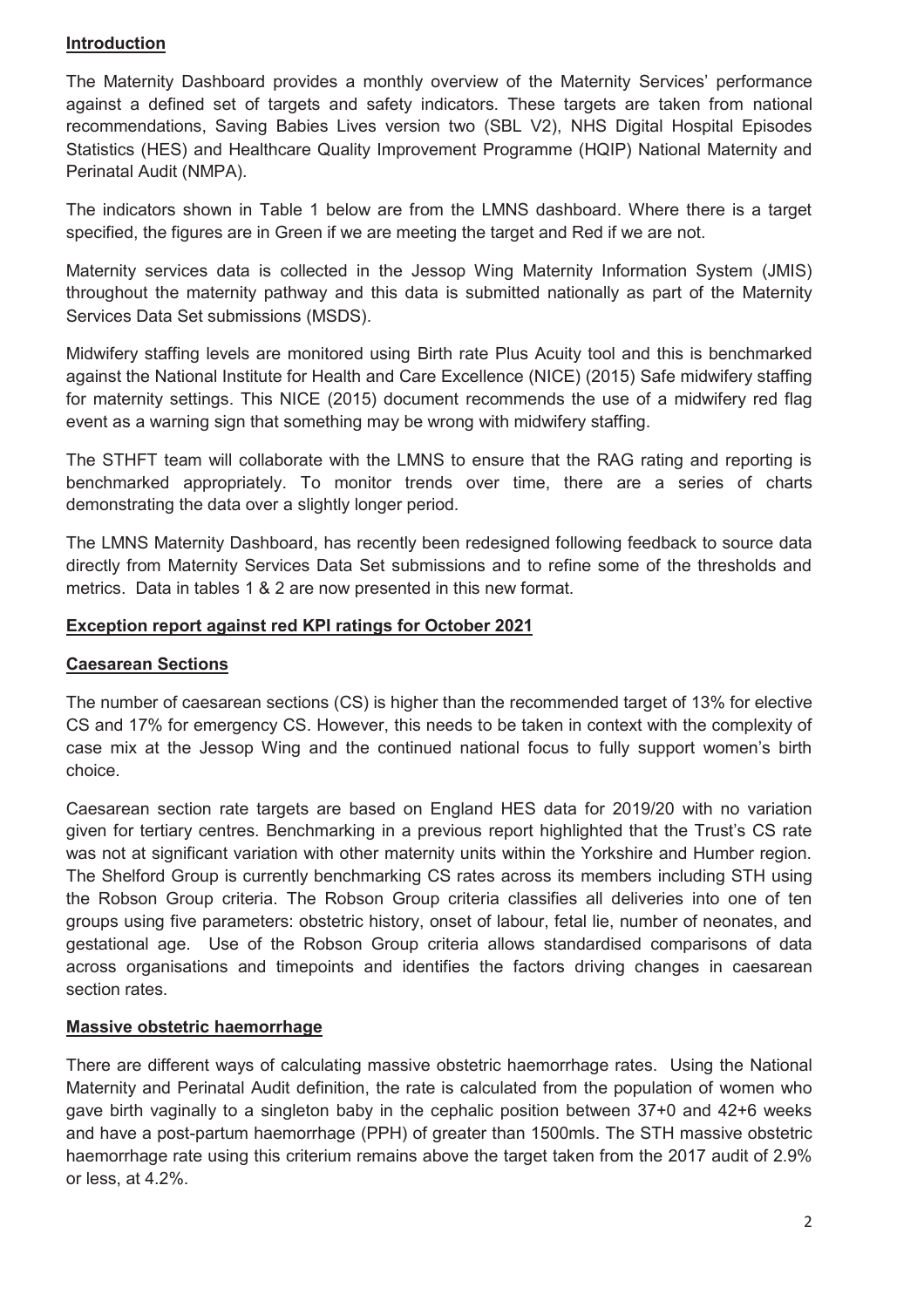The Yorkshire and Humber Maternity Dashboard calculates the rate from the population of all women who give birth and have a PPH of greater than 1500mls.

Below is a data comparison table using the Yorkshire and Humber Maternity Dashboard definition with units primarily from Yorkshire and the Humber but including Newcastle. These data are from Q2 (Jul-Sep) 2021 as this is the latest information available to us currently.

| <b>Trust</b>                                                    | <b>Massive Obstetric</b><br>Haemorrhage rate.<br>(Target < 2.9%) |
|-----------------------------------------------------------------|------------------------------------------------------------------|
| <b>Sheffield Teaching Hospitals NHS Foundation Trust</b>        | 5.30%                                                            |
| <b>Barnsley Hospital NHS Foundation Trust</b>                   | 3.00%                                                            |
| Doncaster and Bassetlaw Teaching Hospitals NHS Foundation Trust | 2.50%                                                            |
| The Rotherham NHS Foundation Trust                              | 2.50%                                                            |
| Hull University Teaching Hospitals NHS Trust                    | 4.30%                                                            |
| Northern Lincolnshire and Goole NHS Foundation Trust            | 3.30%                                                            |
| York Teaching Hospital NHS Foundation Trust                     | 3.90%                                                            |
| Airedale NHS Foundation Trust                                   | 2.40%                                                            |
| <b>Bradford Teaching Hospitals NHS Foundation Trust</b>         | 3.60%                                                            |
| Calderdale and Huddersfield NHS Foundation Trust                | 2.40%                                                            |
| Harrogate and District NHS Foundation Trust                     | 4.40%                                                            |
| Leeds Teaching Hospitals NHS Trust                              | 5.40%                                                            |
| Mid Yorkshire Hospitals NHS Trust                               | 4.10%                                                            |
| The Newcastle Upon Tyne Hospitals NHS Foundation Trust          | 4.20%                                                            |

A series of interventions have been put in place to improve the accuracy of the measurement of blood loss. Under buttock drapes with a measuring pouch have been introduced for all deliveries in lithotomy position, scales to weigh swabs have been purchased and put in every delivery room, a flow chart has been created for accurate measurement of blood loss and the theatre team have been educated regarding marking the suction machine when all liquor has been sucked out at caesarean section. This is helping with more contemporaneous measurement of PPH, which is important in facilitating effective intervention when excessive blood loss is first recognised. Further audit work and improvements are planned over coming months.

In addition, the Trust is working in collaboration with the LMNS to standardise measurement and recording of peri-partum blood loss across Yorkshire and Humber. This work stream is now being taken forward by the Maternity Safety Learning Network (MSLN). Initial scoping work has begun around the standardisation of individual processes and guidelines.

#### **Healthcare Safety Investigation Bureau (HSIB) referrals**

During October one case relating to an early neonatal death was reportable to HSIB. Once the HSIB investigation is complete the outcome will be reported to the Board of Directors.

#### **Term admissions to Neonatal Intensive Care Unit (NICU)**

In Oct 2021 inborn term admissions to the NNU at the Jessop Wing was above the national target of <5% for the first time since July 2020. There were 31 term admissions born in the Jessop Wing in total, with 4 excluded from the ATAIN review (admitted for congenital anomalies).

All the admissions have been reviewed by the ATAIN team and 10 have been classified as avoidable according to the LMNS classification code. Our normal trajectory is between 2-5 avoidable admissions each month.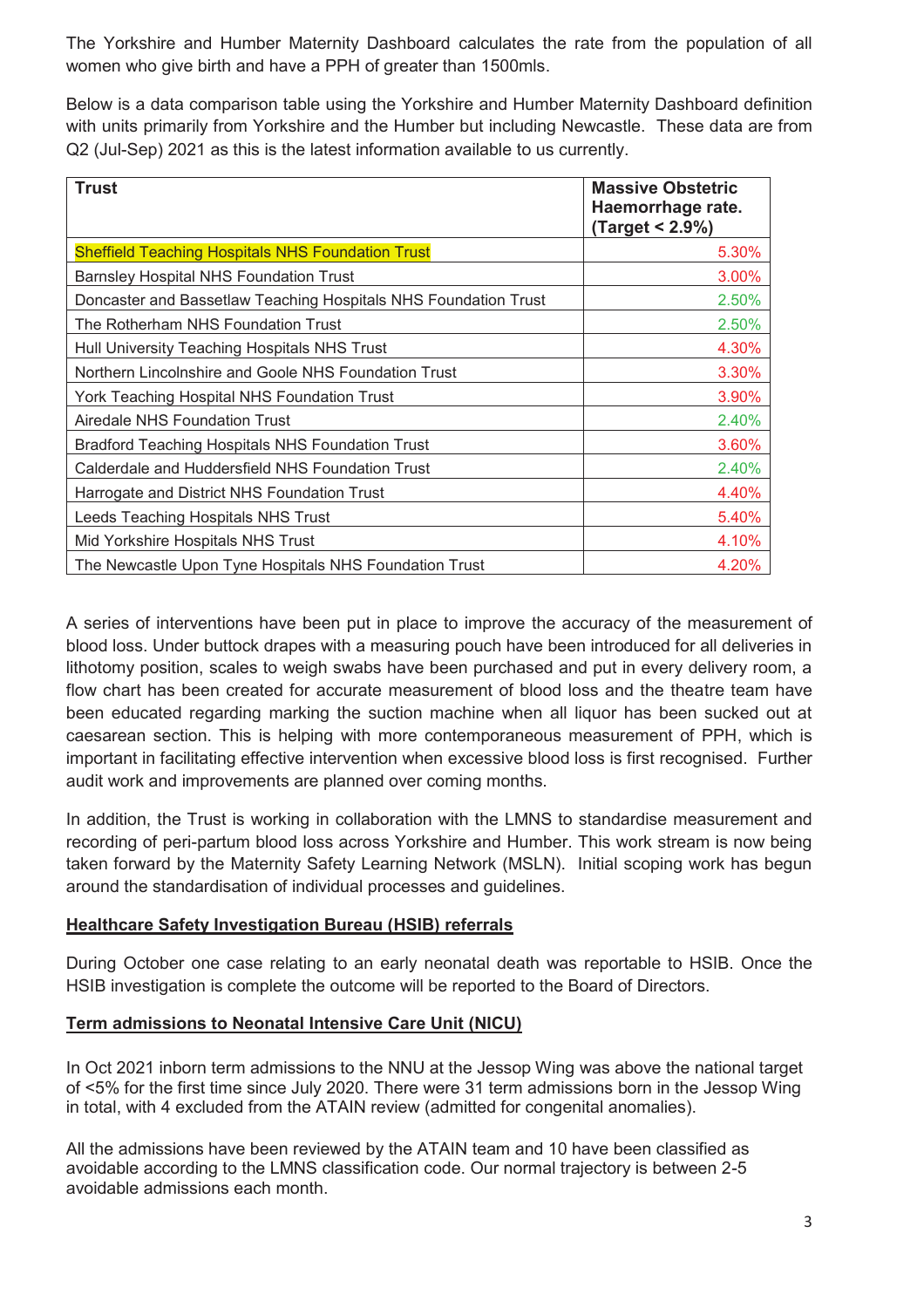- 2 x requiring phototherapy
- · 2 x due to unavailability of Transitional Care service because of staffing issues
- · 1 x hypoxic brain damage
- · 1 x observation
- 2 x raised lactate
- · 2 x hypothermia (one also associated with hypoglycaemia)

On reviewing the 17 unavoidable cases, the ATAIN team highlighted an increase this month in babies being admitted with respiratory problems relating to presumed sepsis. The review identified no clinical care issues within this cohort of babies.

The increase in admissions above the 5% target is assessed to be due to a combination of unusual factors and is expected to return (and remain) below 5% in future months. The fact that Transitional Care was closed has contributed towards this, but the 5% target would still have been breached in October had it remained open. Transitional care is currently open.

#### **Ten Steps to Safety – Maternity Incentive Scheme Compliance**

A Maternity Incentive Scheme task and finish group has commenced regular meetings to monitor compliance with all ten safety standards. A detailed progress report will be included in the quarter 2 Maternity Safety Report.

#### **Pre-Term Birth Rates**

Factors that influence pre-term birth rate figures are Public Health initiatives, all of which are standards for Trusts to achieve through Saving Babies Lives V2 and are monitored through the Maternity Incentive Scheme standards.

#### **Summary**

The dashboard will enable oversight by the Board of Directors and the LMNS of themes and trends in maternity outcomes for STHFT.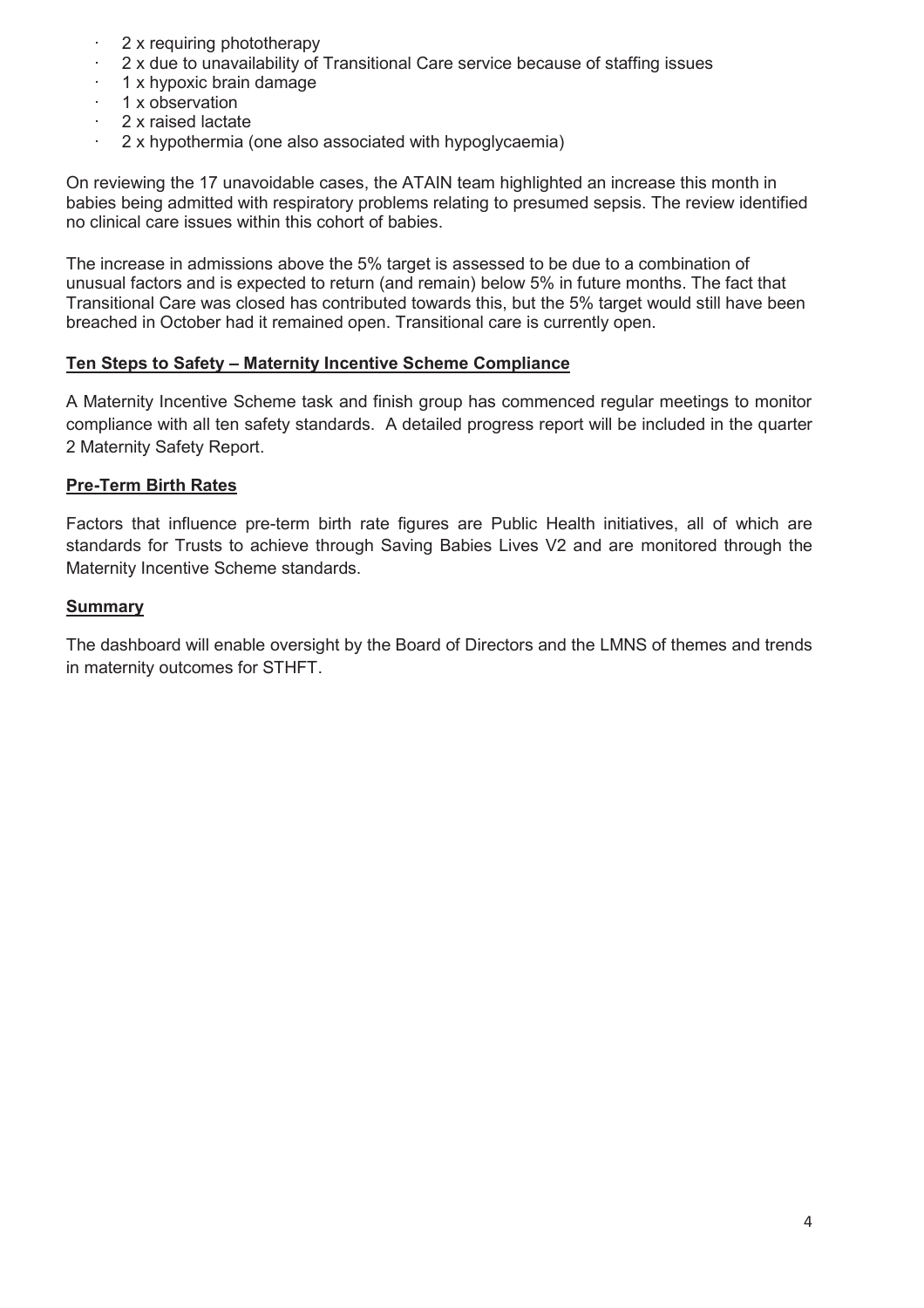#### **References**

Donna Ockenden (2020) Emerging Findings and Recommendations from the Independent Review of Maternity Services at The Shrewsbury and Telford Hospital NHS Trust. Accessed on 30/04/21 at https://www.donnaockenden.com/downloads/news/2020/12/ockenden-report.pdf

Healthcare Quality Improvement Programme (HQIP) (2020) - National Maternity and Perinatal Audit (NMPA). Accessed on 30/04/21 at https://www.hqip.org.uk/a-z-of-nca/maternity-perinatalaudit/#.YIvmSJBYaUk

National Maternity Review (2016) Better Births. Improving outcomes for maternity services in England.

NHS Digital (2020) NHS Maternity Statistics, England 2019-20. Accessed on 30/04/21 at https://digital.nhs.uk/data-and-information/publications/statistical/nhs-maternity-statistics/2019-20

NHS England (2019) Saving Babies' Lives Care Bundle Version 2. Accessed on 30/04/21 at https://www.england.nhs.uk/wp-content/uploads/2019/07/saving-babies-lives-care-bundle-versiontwo-v5.pdf

NHS England (2020) Implementing a revised perinatal quality surveillance model. Accessed on 30/04/21 at https://www.england.nhs.uk/wp-content/uploads/2020/12/implementing-a-revisedperinatal-quality-surveillance-model.pdf

National Institute for Health and Care Excellence (NICE) (2015) Safe midwifery staffing for maternity settings. Accessed on 30/04/21 at https://www.nice.org.uk/guidance/ng4

Online Publication: www.who.int/reproductivehealth/publications/maternal\_perinatal\_health/robson-classification

Yorkshire and Humber Maternity Dashboard – Core Indicators April –June 2021/22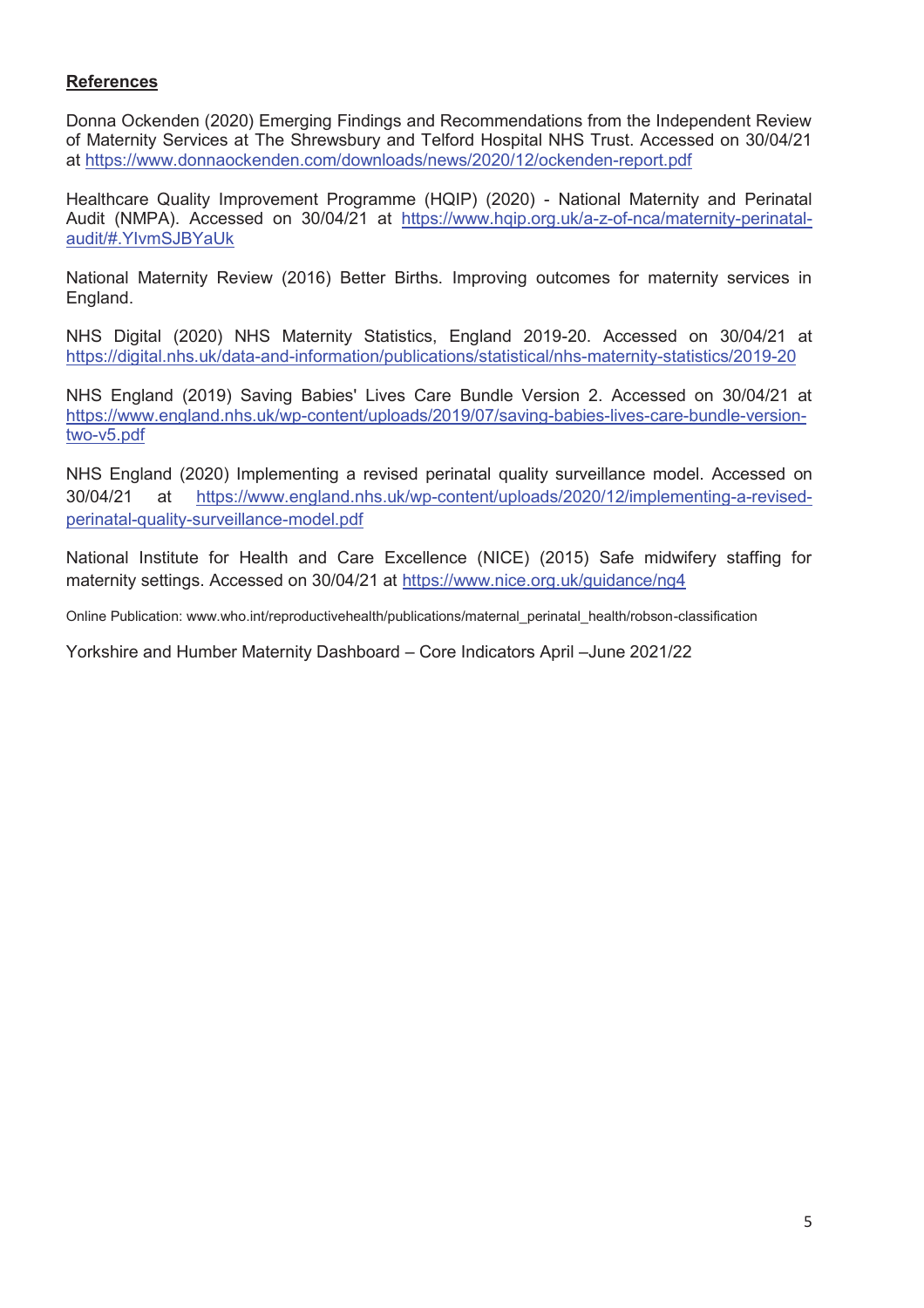| <b>KPI</b>                                              | <b>Detail</b>                                                                                                                   | <b>Target</b>     | <b>August</b>  | September   | <b>October</b> |
|---------------------------------------------------------|---------------------------------------------------------------------------------------------------------------------------------|-------------------|----------------|-------------|----------------|
| <b>Massive Obstetric</b><br>Haemorrhage                 | $\geq 1.5$                                                                                                                      | 2.9%              | 5.87%          | 3.85%       | 4.2%           |
| Smoking at time of<br>delivery                          |                                                                                                                                 | 6%                | 7.41%          | 9.57%       | 8.7%           |
|                                                         | SVD (unassisted)                                                                                                                |                   | 1.09%          | 2.64%       | 2.0%           |
| $3^{\text{rd}}$ & $4^{\text{th}}$ degree tear           | Instrumental<br>(assisted)                                                                                                      |                   | 0.43%          | 0.61%       | 1.3%           |
|                                                         | Total                                                                                                                           | 3.5%              | 1.52%          | 2.64%       | 3.3%           |
| <b>Caesarean Section</b>                                | Elective                                                                                                                        | 13%               | 16.30%         | 13.72%      | 15.3%          |
| rate                                                    | Emergency                                                                                                                       | 17%               | 19.26%         | 18.05%      | 23.5%          |
|                                                         | Deliveries before 27<br>weeks gestation                                                                                         |                   | 0.43%          | 0.49%       | 0.53%          |
| <b>Early Deliveries</b>                                 | Deliveries before 37<br>weeks gestation                                                                                         |                   | 8.48%          | 8.47%       | 8.68%          |
| Percentage of<br>women placed on<br>CoC pathway         |                                                                                                                                 | 35%<br>(March 21) | 0%             | 0%          | $0\% *$        |
| Percentage of                                           | <b>BAME</b>                                                                                                                     | 75%               | 0%             | 0%          | $0\% *$        |
| women on CoC<br>pathway: BAME /<br>areas of deprivation | Area of deprivation                                                                                                             | 75%               | 0%             | 0%          | $0\% *$        |
| CoC DQ - Overall<br>DQ                                  | Proportion of women<br>with all data items<br>recorded that are<br>required for the<br>continuity of carer<br>placement measure | 80%               | 0%             | 0%          | $0\% *$        |
| Term admissions to<br><b>NICU</b>                       |                                                                                                                                 | $< 5\%$           | 4.37%          | 3.23%       | 5.93%          |
| <b>Stillbirths</b>                                      |                                                                                                                                 |                   | $\mathbf{1}$   | 3           | $\overline{2}$ |
| Serious Incidents                                       |                                                                                                                                 |                   | $\overline{2}$ | $\mathbf 0$ | 1              |
| <b>Never Events</b>                                     |                                                                                                                                 |                   | $\mathbf 0$    | $\mathbf 0$ | $\mathbf 0$    |

*\* Please note that with Continuity Of Carer (CoC) suspended, all related figures are expected to be 0%* 

### Table 2 – Other LMNS Indicators (October data)

| <b>Indicator</b>                       | Data                     |
|----------------------------------------|--------------------------|
| Unactioned Datix / Open > 30 days      | 237                      |
| <b>HSIB Cases</b>                      |                          |
| HIE cases $(2 \text{ or } 3)$          |                          |
| Neonatal Deaths (Early / Late)         | 2                        |
| Notification to ENS                    |                          |
| Maternal Mortality (direct / indirect) |                          |
| MW to birth ratio                      | $1:30/1:26$ total        |
| Vacancy rate (MW)                      | 4.8% (total) 8% clinical |
| LW co-ordinator supernumerary<br>(% )  | 100%                     |

*Please note there are no directly comparable data for previous months as indicators have been changed.*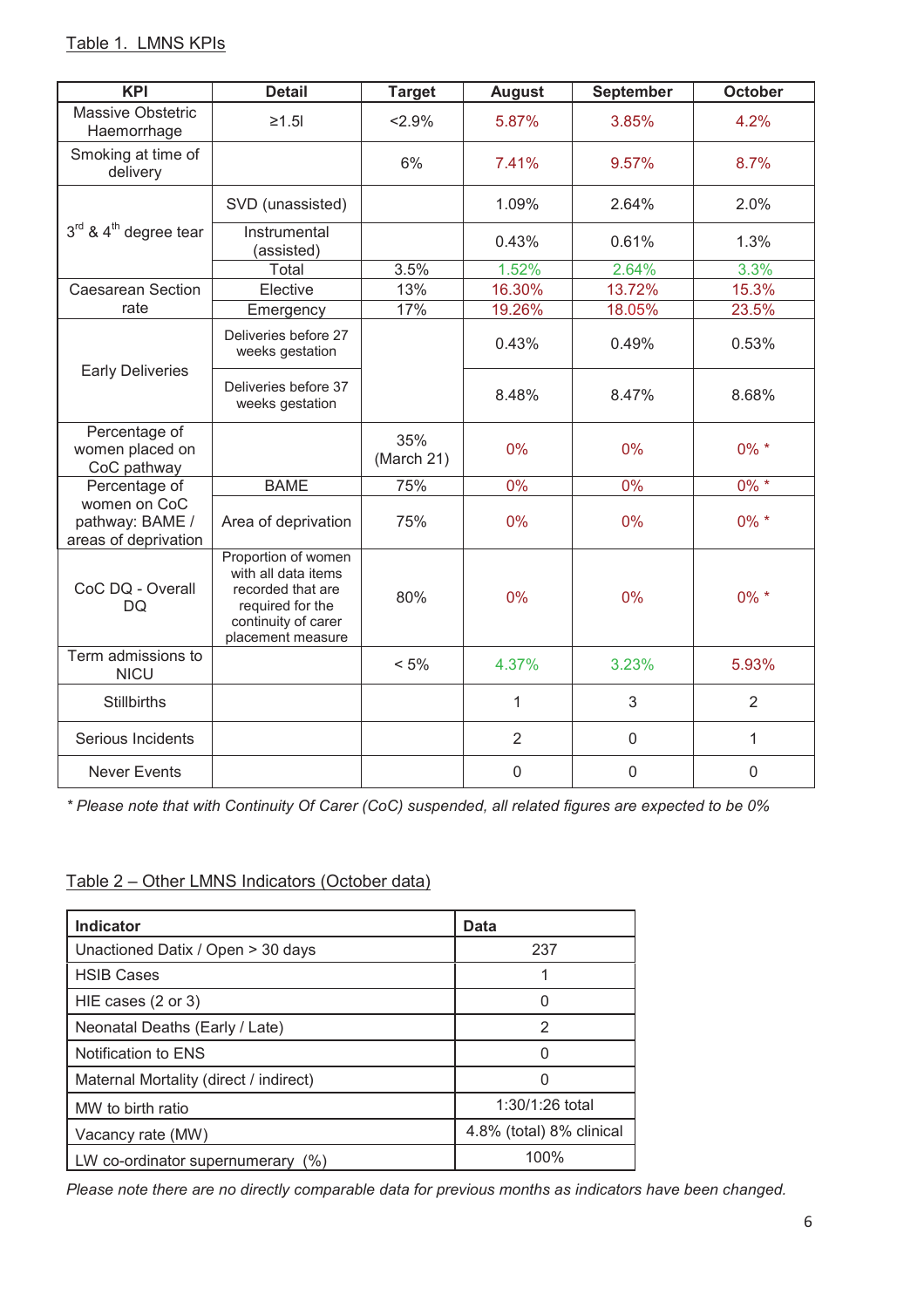#### **Charts of selected KPIs**

5.00%

Apr-21  $May-21$  $_{bin-21}$ Jul-21

Mar-21

Aug-21<br>Sep-21<br>Oct-21



0.00%

Apr-21  $Mar-21$ 

Jun-21  $J$ ui-21  $Aug-21$  $Sep-21$  $Oct-21$ 

**May** 

-Target



7

admissions to

**NICU**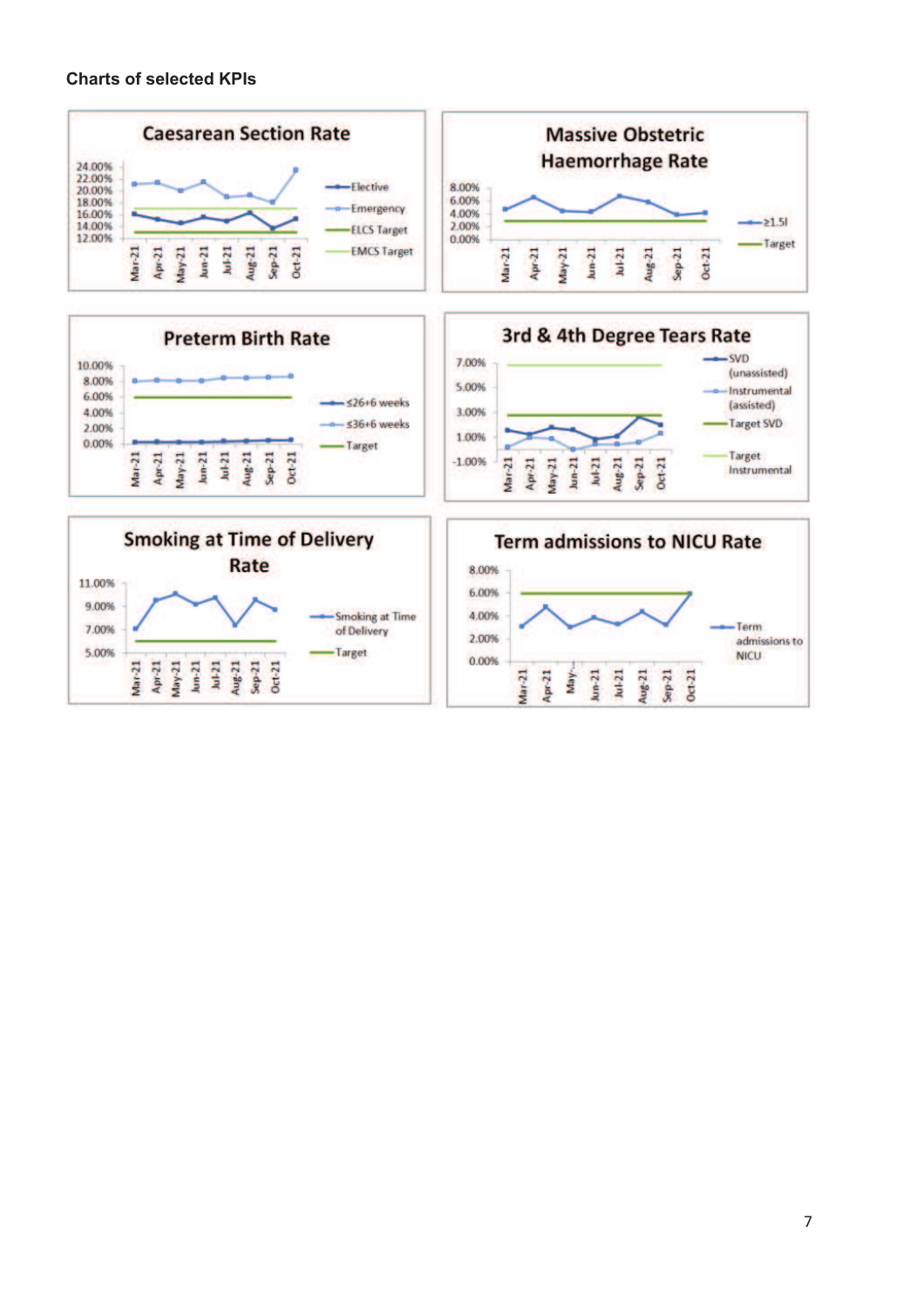#### **EXECUTIVE SUMMARY**

#### **REPORT TO THE TRUST EXECUTIVE GROUP**

#### **19 JANUARY 2022**

| <b>Subject</b>               | <b>Maternity Dashboard November 2021</b> |
|------------------------------|------------------------------------------|
| <b>Supporting TEG Member</b> | Chris Morley, Chief Nurse                |
| <b>Authors</b>               | Fiona Kew, Clinical Director             |
|                              | Marie Reid, Midwifery Director           |
|                              | Sue Gregory, Operations Director         |
| $Status1$                    |                                          |

#### **PURPOSE OF THE REPORT**

To provide the Trust Executive Group with the Maternity Dashboard containing data from November 2021.

#### **KEY POINTS**

The report:

- o Provide an overview of Maternity Services' performance benchmarked against a defined set of targets.
- o This report provides the detail for November 2021.
- o This month's report has a shorter narrative due to operational pressures
- o The report has been produced after the Healthcare Governance Committee, so will go straight to the Board without being reviewed at Healthcare Governance.

#### **IMPLICATIONS<sup>2</sup>**

|                                                    | <b>TICK AS APPROPRIATE</b> |
|----------------------------------------------------|----------------------------|
| Deliver the Best Clinical Outcomes                 |                            |
| <b>Provide Patient Centred Services</b>            |                            |
| <b>Employ Caring and Cared for Staff</b>           |                            |
| <b>Spend Public Money Wisely</b>                   |                            |
| Deliver Excellent Research, Education & Innovation |                            |

#### **RECOMMENDATIONS**

For the Trust Executive Group to receive the Maternity Dashboard for November 2021 and to debate the performance benchmarked against the thresholds.

#### **APPROVAL PROCESS**

| <b>Meeting</b>               | <b>Date</b>     | <b>Approved Y/N</b> |
|------------------------------|-----------------|---------------------|
| <b>Trust Executive Group</b> | 19 January 2022 |                     |
| <b>Board of Directors</b>    | 25 January 2022 |                     |

1 Status: A = Approval

A\* = Approval & Requiring Board Approval

 $D = Debate$ 

2 Against the five aims of the STHFT Corporate Strategy 2017-20

 $N = Note$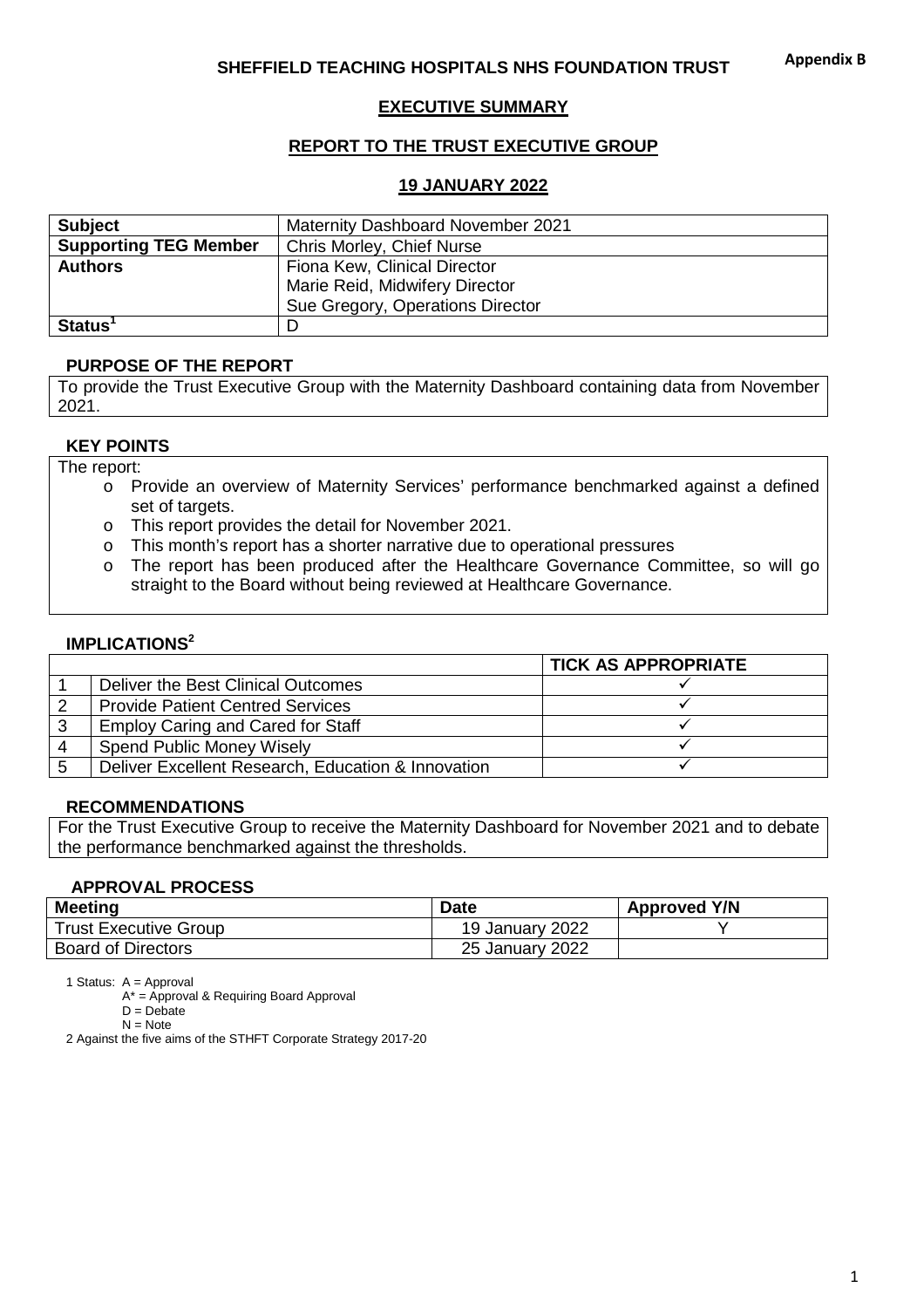#### **Introduction**

The Maternity Dashboard provides a monthly overview of the Maternity Services' performance against a defined set of targets and safety indicators. These targets are taken from national recommendations, Saving Babies Lives version two (SBL V2), NHS Digital Hospital Episodes Statistics (HES) and Healthcare Quality Improvement Programme (HQIP) National Maternity and Perinatal Audit (NMPA).

The indicators shown in Table 1 below are from the LMNS dashboard. Where there is a target specified, the figures are highlighted Green if we are meeting the target and Red if we are not.

Maternity services data is collected in the Jessop Wing Maternity Information System (JMIS) throughout the maternity pathway and this data is submitted nationally as part of the Maternity Services Data Set submissions (MSDS).

The STHFT team will collaborate with the LMNS to ensure that the RAG rating and reporting is benchmarked appropriately. In addition, further work will be undertaken to ensure that the dashboard used by STH, reports the metrics that the Trust recognise as relevant, and use both target levels and benchmarking to monitor performance as well as meeting the needs of external stakeholders.

To monitor trends over time, there are a series of charts demonstrating the data over a slightly longer period.

#### **Issues to note for November 2021**

#### **Caesarean Sections**

The number of caesarean sections (CS) is higher than the recommended target of 13% for elective CS and 17% for emergency CS. However, this needs to be taken in context with the complexity of case mix at the Jessop Wing and the continued national focus to fully support women's birth choice.

Caesarean section rate targets are based on England HES data for 2019/20 with no variation given for tertiary centres. Benchmarking in a previous report highlighted that the Trust's CS rate was not at significant variation with other maternity units within the Yorkshire and Humber region.

#### **Massive obstetric haemorrhage**

The massive obstetric haemorrhage rate continues to hover around 5% (defined as blood loss greater than 1500mls peripartum) for all deliveries. The national target is 2.9% for women who gave birth vaginally to a singleton baby in the cephalic position between 37+0 and 42+6 weeks. Comparative data is also problematic because measurement of PPH is inconsistent between units. The Maternity Safety Learning Network has commenced work on standardisation of measurement.

As described in a previous report work continues to reduce the rate. An audit of the use of oxytocics, medication used in the management of the third stage of labour (to deliver the placenta after the baby is born), is currently underway and will report shortly. This will inform our prevention and active management of haemorrhage.

#### **Term admissions to Neonatal Intensive Care Unit (NICU)**

 In October 2021 inborn term admissions to the Neonatal Unit at the Jessop Wing was above the national target of <5%. For November inborn term admissions to the Neonatal Unit was again below the national target at 2%.

#### **Summary**

The dashboard will enable oversight by the Board of Directors and the LMNS of themes and trends in maternity outcomes for STHFT.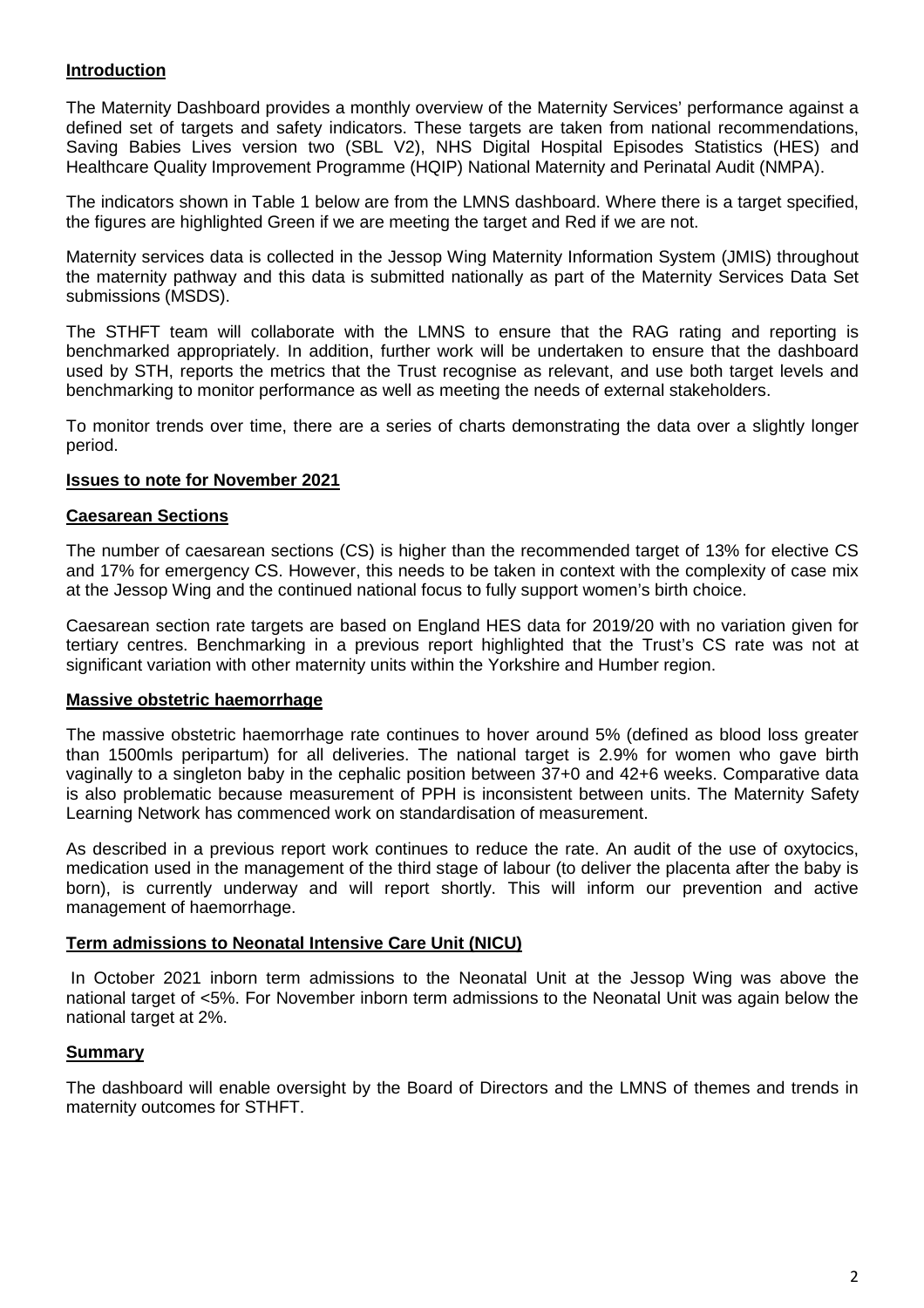## **Table 1 - LMNS KPIs**

| <b>KPI</b>                                      | <b>Detail</b>                                                                                                                | <b>Target</b>     | <b>September</b> | October        | <b>November</b> |
|-------------------------------------------------|------------------------------------------------------------------------------------------------------------------------------|-------------------|------------------|----------------|-----------------|
| Massive Obstetric<br>Haemorrhage                | ≥1.5                                                                                                                         | 2.9%              | 3.85%            | 4.2%           | 5.2%            |
| Smoking at time of<br>delivery                  |                                                                                                                              | 6%                | 9.57%            | 8.7%           | 9.3%            |
|                                                 | SVD (unassisted)                                                                                                             |                   | 2.64%            | 2.0%           | 1.2%            |
| $3rd$ & 4 <sup>th</sup> degree<br>tear          | Instrumental (assisted)                                                                                                      |                   | 0.61%            | 1.3%           | 0.5%            |
|                                                 | Total                                                                                                                        | 3.5%              | 2.64%            | 3.3%           | 1.6%            |
| Caesarean                                       | Elective                                                                                                                     | 13%               | 13.72%           | 15.3%          | 17.5%           |
| Section rate                                    | Emergency                                                                                                                    | 17%               | 18.05%           | 23.5%          | 20.8%           |
| <b>Early Deliveries</b>                         | Deliveries before 27<br>weeks gestation                                                                                      |                   | 0.49%            | 0.53%          | 0.6%            |
|                                                 | Deliveries before 37<br>weeks gestation                                                                                      |                   | 8.47%            | 8.68%          | 8.8%            |
| Percentage of<br>women placed on<br>CoC pathway |                                                                                                                              | 35% (March<br>21) | 0%               | 0%             | $0\% *$         |
| Percentage of<br>women on CoC                   | <b>BAME</b>                                                                                                                  | 75%               | 0%               | 0%             | $0\% *$         |
| pathway: BAME /<br>areas of<br>deprivation      | Area of deprivation                                                                                                          | 75%               | 0%               | 0%             | $0\% *$         |
| CoC DQ - Overall<br>DQ                          | Proportion of women with<br>all data items recorded<br>that are required for the<br>continuity of carer<br>placement measure | 80%               | 0%               | 0%             | $0\% *$         |
| Term admissions<br>to NICU                      |                                                                                                                              | $< 5\%$           | 3.23%            | 5.93%          | 2%              |
| <b>Stillbirths</b>                              |                                                                                                                              |                   | 3                | $\overline{2}$ | $\mathsf 0$     |
| Serious Incidents                               |                                                                                                                              |                   | 0                | $\mathbf{1}$   | $\overline{2}$  |
| Never Events                                    |                                                                                                                              |                   | $\mathbf 0$      | $\pmb{0}$      | $\mathsf 0$     |

\* Please note that with Continuity Of Carer (CoC) suspended, all related figures are expected to be 0%

## **Table 2 – Other LMNS Indicators (November data)**

| <b>Indicator</b>                       | Data                                                                       |  |
|----------------------------------------|----------------------------------------------------------------------------|--|
| Unactioned Datix / Open > 30 days      | 259                                                                        |  |
| <b>HSIB Cases</b>                      | O                                                                          |  |
| HIE cases (2 or 3)                     | 0                                                                          |  |
| Neonatal Deaths (Early / Late)         | 4/0                                                                        |  |
| Notification to ENS                    | 0                                                                          |  |
| Maternal Mortality (direct / indirect) | 1 indirect death reported (DoD 2/8/20 but trust not notified until Nov 21) |  |
| MW to birth ratio                      | 1:30/1:26 total                                                            |  |
| Vacancy rate (MW)                      | 4.8% (total) 8% clinical                                                   |  |
| LW co-ordinator supernumerary<br>(% )  | 100%                                                                       |  |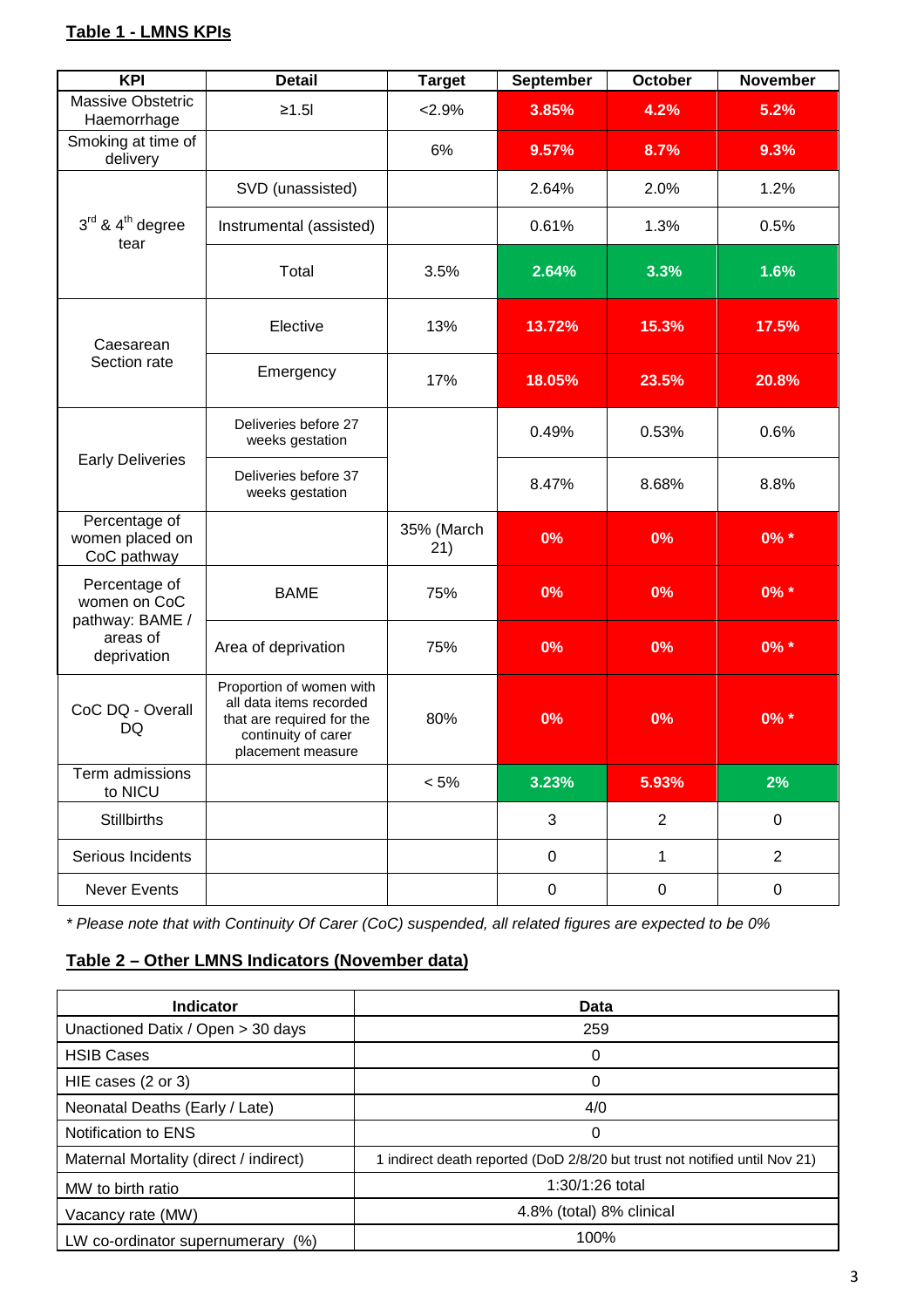#### **Charts of selected KPIs**

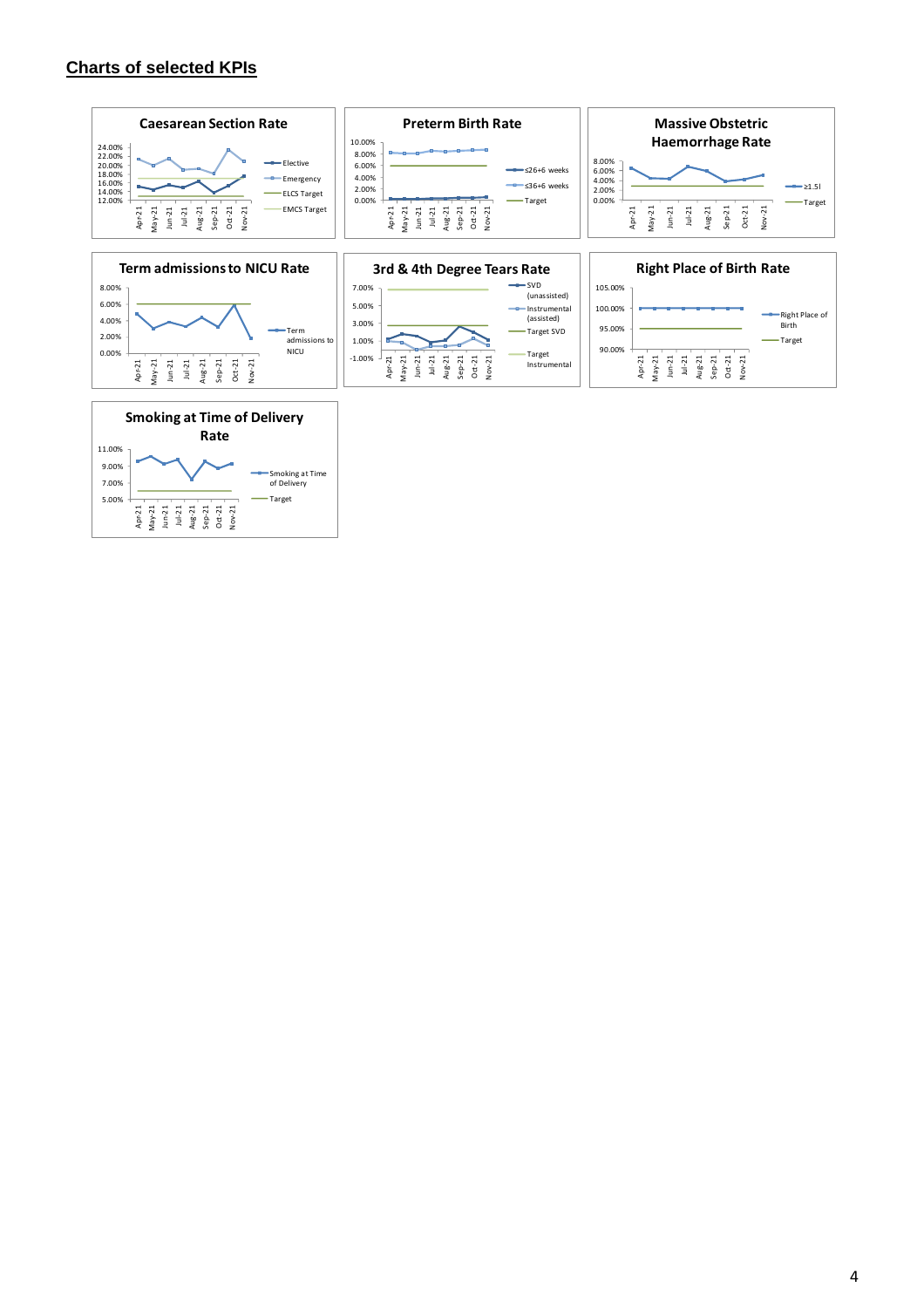**Appendix C** 



# Mental Health Strategy 2022 - 2025

| <b>Reference</b><br><b>Number</b>                                                  | <b>Version</b> | <b>Status</b>                       | <b>Executive Lead(s)</b><br>Name and Job<br><b>Title</b> | Author(s)<br><b>Name and Job Title</b> |            |
|------------------------------------------------------------------------------------|----------------|-------------------------------------|----------------------------------------------------------|----------------------------------------|------------|
| 419                                                                                | 3              | Current                             | David Hughes,                                            | Mark Cobb                              |            |
|                                                                                    |                |                                     | <b>Medical Director</b>                                  | CD Lead for Mental Health              |            |
|                                                                                    |                |                                     | (Development)                                            |                                        |            |
| <b>Approval Body</b>                                                               |                | <b>Mental Health Steering Group</b> |                                                          | <b>Date Approved</b>                   | 23/08/2021 |
| <b>Ratified by</b>                                                                 |                | <b>Trust Executive Group</b>        |                                                          | <b>Date Ratified</b>                   | 10/11/2021 |
|                                                                                    |                | <b>Board of Directors</b>           |                                                          |                                        | 14/12/2021 |
| <b>Date Issued</b>                                                                 |                | 18/12/2021                          |                                                          | <b>Review Date</b>                     | 01/01/2025 |
| <b>Contact for Review Name and Job Title: Mark Cobb, CD Lead for Mental Health</b> |                |                                     |                                                          |                                        |            |

0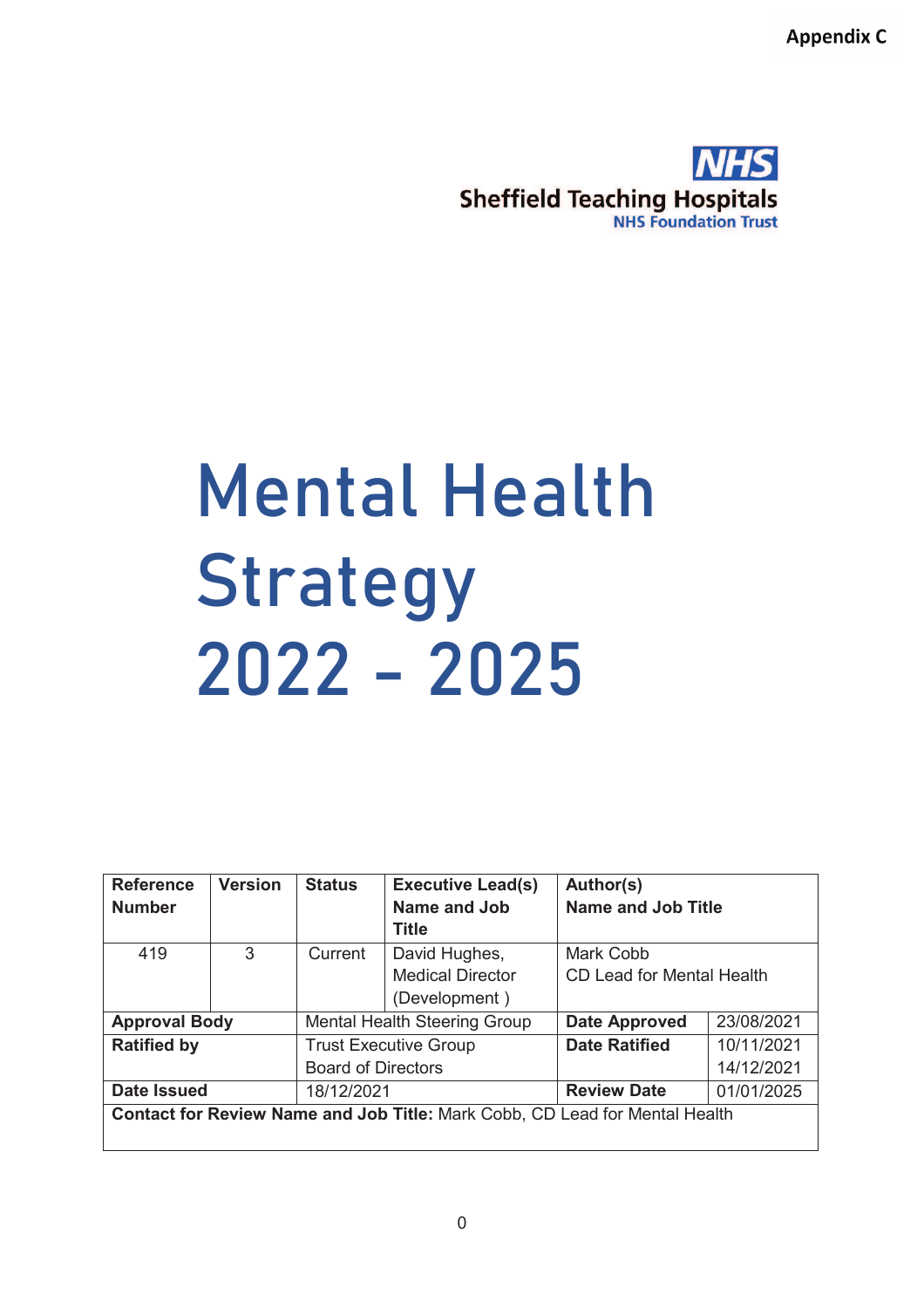# **Associated Documentation:**

#### **Trust Controlled Documents**

Detention under the Mental Health Act: Policy and Procedures Mental Capacity Act 2005 and Deprivation of Liberty Safeguards Policy Policy for Providing Supportive Care to Patients whose Behaviour Challenges the Service (Adults)

#### **Legal framework**

Human Rights Act 1988 Mental Capacity Act (2005) Mental Capacity (Amendment) Act 2019 Mental Health Act (1983)

#### **External Documentation**

Centre for Mental Health (2020) Mental health for all? The final report of the Commission for Equality in Mental Health Centre for Mental health (2021) Covid-19 and the nation's mental health: Forecasting needs and risks in the UK CQC (2020) Assessment of mental health services in acute trusts King's Fund (2019) Outcomes for mental health services: What really matters? NHS (2019) Mental Health Implementation Plan 2019/20 – 2023/24 NHS (2020) Advancing mental health inequalities strategy Royal College of Emergency Medicine (2019) Mental Health in Emergency Departments: a toolkit for improving care Sheffield ACP (2021) Mental Health, Learning Disability and Dementia Delivery Board: A Vision for Better Mental Health for Sheffield

#### **For more information on this document please contact**

Mark Cobb CD Lead for Mental Health Email: markcobb1@nhs.net

#### **Version History**

| Version | Date Issued | <b>Brief Summary of amendments</b> | <b>Owner's Name:</b> |
|---------|-------------|------------------------------------|----------------------|
|         | 2018        | <b>New Strategy</b>                | Mark Cobb            |
|         | 2020        | <b>New Strategy</b>                | Mark Cobb            |
|         | 18/12/2021  | <b>New Strategy</b>                | Mark Cobb            |

#### **Document Imprint**

© Sheffield Teaching Hospitals NHS Foundation Trust 2021. All rights reserved. Re-use of all or any part of this document is governed by copyright and the 'Re-use of Public Sector Information Regulations 2015. SI 2015. No. 1415'. Information can be obtained from sth.infogov@nhs.net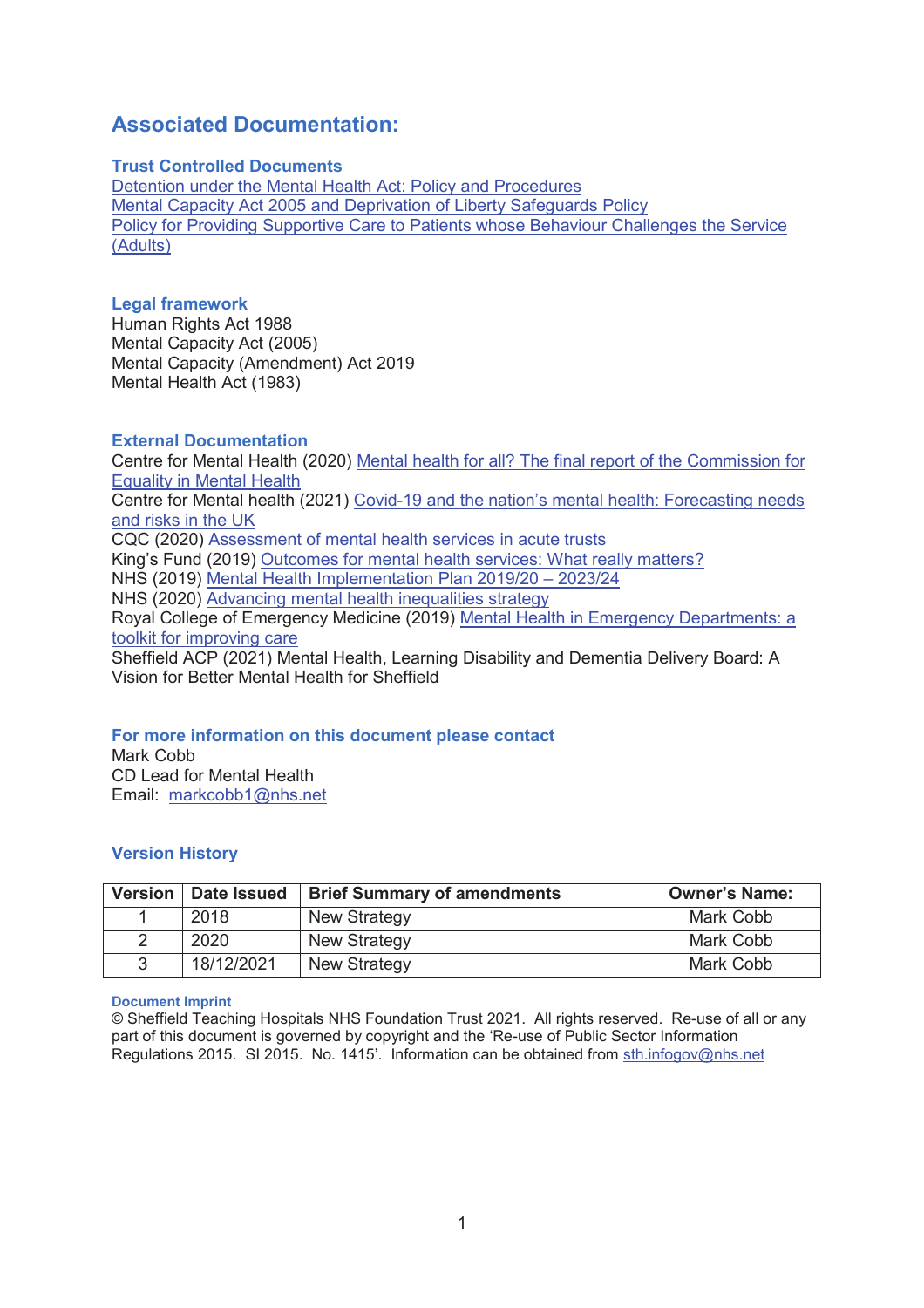# **Executive Summary: Mental Health Strategy**

| <b>Document Objectives:</b>                 | To set out the key strategic objectives for the care of people in STH<br>who have mental health needs |  |  |
|---------------------------------------------|-------------------------------------------------------------------------------------------------------|--|--|
| <b>Group/Persons</b>                        | <b>Mental Health Steering Group</b>                                                                   |  |  |
| <b>Consulted:</b>                           | <b>Patient and Healthcare Governance</b>                                                              |  |  |
|                                             | Liaison Mental Health Team                                                                            |  |  |
| <b>Monitoring</b>                           | This strategy will be monitored through the Mental Health Steering                                    |  |  |
| <b>Arrangements and</b>                     | Group                                                                                                 |  |  |
| <b>Indicators:</b>                          |                                                                                                       |  |  |
| <b>Training Implications:</b>               | Specific training requirements to underpin this strategy are detailed                                 |  |  |
|                                             | in a Training Needs Analysis for mental health                                                        |  |  |
|                                             |                                                                                                       |  |  |
| <b>Equality Impact</b>                      | Considered as making a positive impact                                                                |  |  |
| <b>Assessment:</b>                          |                                                                                                       |  |  |
| <b>Resource</b>                             |                                                                                                       |  |  |
| implications:                               |                                                                                                       |  |  |
| <b>Intended Recipients:</b>                 | All staff who may be involved in the care of people with mental                                       |  |  |
|                                             | health needs and the processes that support this.                                                     |  |  |
| Who should:-                                |                                                                                                       |  |  |
| be aware of the                             | Senior managers                                                                                       |  |  |
| document and                                |                                                                                                       |  |  |
| where to access it<br>$\blacktriangleright$ |                                                                                                       |  |  |
| understand the<br>$\blacktriangleright$     | <b>Clinical Directors, Nurse Directors and Matrons</b>                                                |  |  |
| document                                    |                                                                                                       |  |  |
|                                             |                                                                                                       |  |  |
| have a good<br>$\blacktriangleright$        | Members of the Mental Health Steering Group                                                           |  |  |
| working knowledge                           |                                                                                                       |  |  |
| of the document                             |                                                                                                       |  |  |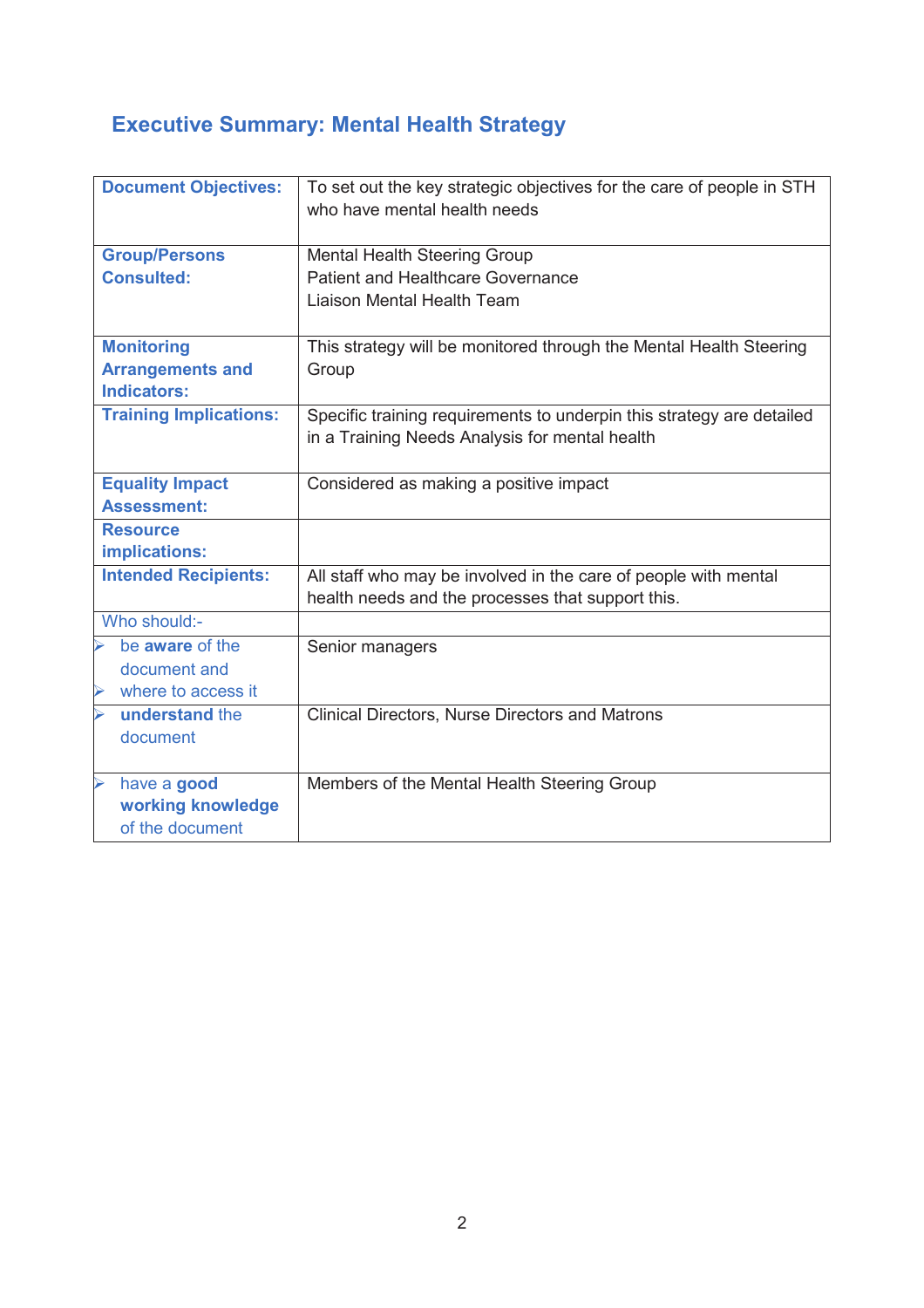# **Table of Contents**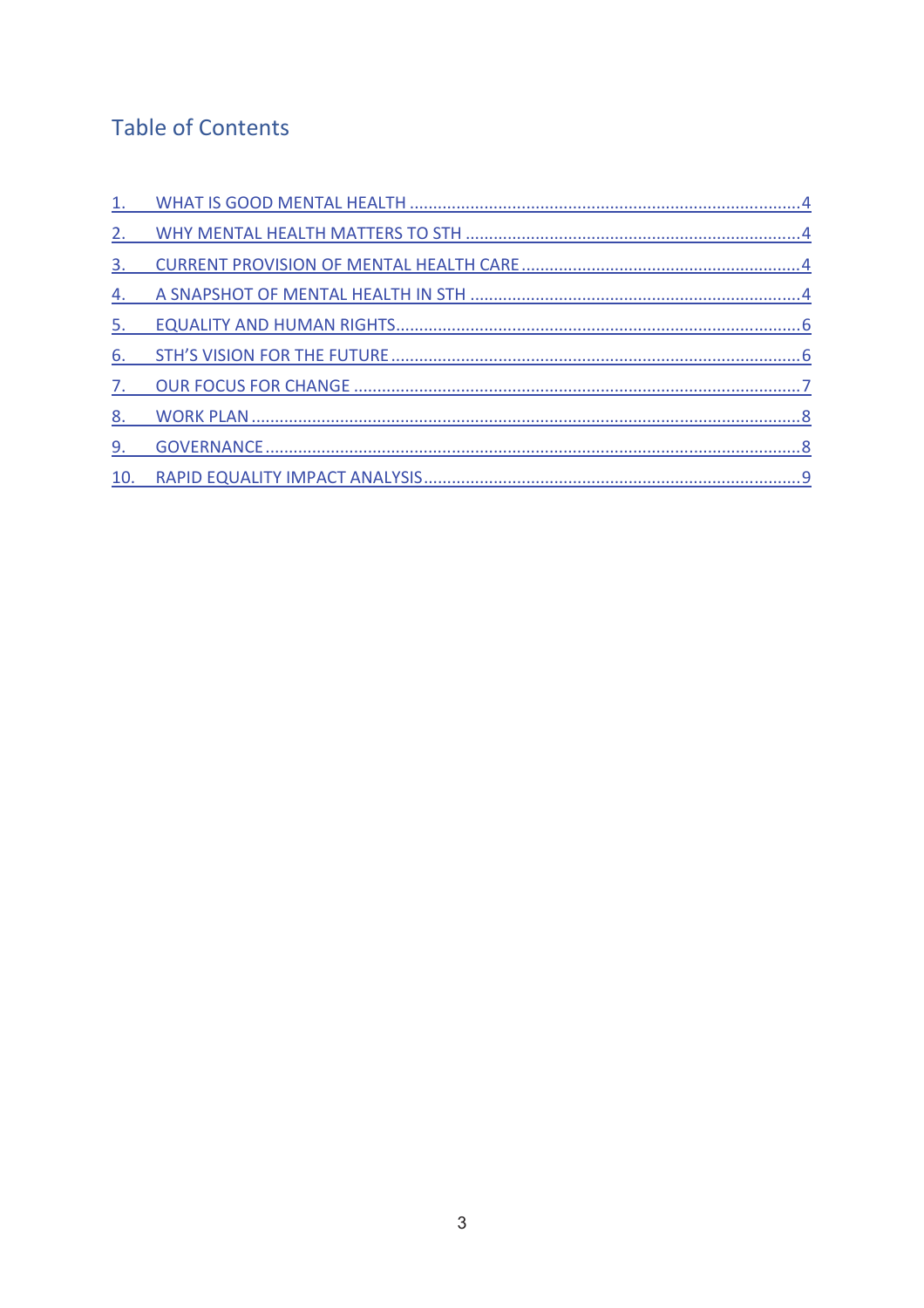# Mental Health Strategy 2022 - 2025

#### 1. WHAT IS GOOD MENTAL HEALTH

The World Health Organisation defines good mental health as "A state of wellbeing in which every individual realises his or her own potential, can cope with the normal stresses of life, can work productively and fruitfully and is able to make a contribution to her or his community. $"$ <sup>1</sup> The scope of this strategy covers all aspects of the mental health of our patients and incorporates the care of patients with learning disability and autism, patients with issues around mental capacity and patients with dementia.

#### 2. WHY MENTAL HEALTH MATTERS TO STH

The mission of the Trust is to improve health and wellbeing, to support people to keep mentally and physically well, to get better when they are ill and when they cannot fully recover, to stay as well as they can to the end of their lives. Mental health is an integral part of health and therefore an integral part of the work of STH. For example, chronic physical and mental health conditions commonly co-exist and research suggests that these patients typically have a poorer health-related quality of life, worse clinical outcomes, and an increased risk of premature mortality than those who have physical conditions alone<sup>2,3</sup>. This strategy therefore recognises the complex interplay between mental and physical health and it does so against a background of rising prevalence of mental health issues in the population and what will most likely be a profound effect on mental health as a result of Covid-19<sup>4</sup>. The strategy also situates the response of STH within the wider 'system' and the mental health pathways our patients engage with, such as dementia care. We cannot achieve our ambitions for mental health without working collaboratively with others. Finally, staff mental health and wellbeing are equally important and are addressed within Staff Health and Wellbeing in the HR portfolio and through the Trust's People Strategy.

#### 3. CURRENT PROVISION OF MENTAL HEALTH CARE

The CCG commissions a Liaison Mental Health service from Sheffield Health and Social Care Trust to work into STH to provide specialist assessment, treatment and advice. The Mental Health Team consists of Liaison Psychiatrists and Mental Health Nurses and for the period of this report they received 2,968 referrals from the Emergency Department and 2,882 referrals from hospital wards. The Liaison service is a member of the Psychiatric Liaison Accreditation Network (PLAN), a quality improvement and accreditation network for psychiatric liaison services in the UK.

#### 4. A SNAPSHOT OF MENTAL HEALTH IN STH

The following snapshot is based on 12 months of data from 2020-2021 that gives attention to the most prominent and documented aspects of mental health in STH. There are on average 320 people per month who attend A&E with a recognised mental health presentation<sup>5</sup>. Almost one third of these people present with suicidal thoughts and nearly one quarter

<sup>1</sup> World Health Organization (2004) *Promoting mental health: concepts, emerging evidence, practice.* Geneva: **WHO** 

<sup>2</sup> Academy of Medical Sciences (2018) *Multimorbidity: a priority for global health research*

<sup>3</sup> Patel V, and Chatterji S. (2015) *Integrating mental health in care for noncommunicable diseases: An imperative for person-centered care*. Health Affairs, 34(9), pp. 1498–1505.

<sup>4</sup> O'Shea N (2021) *Covid-19 and the nation's mental health Forecasting needs and risks in the UK*. London: Centre for Mental Heath

<sup>5</sup> Source: SNOMED codes in ED records, 2020-2021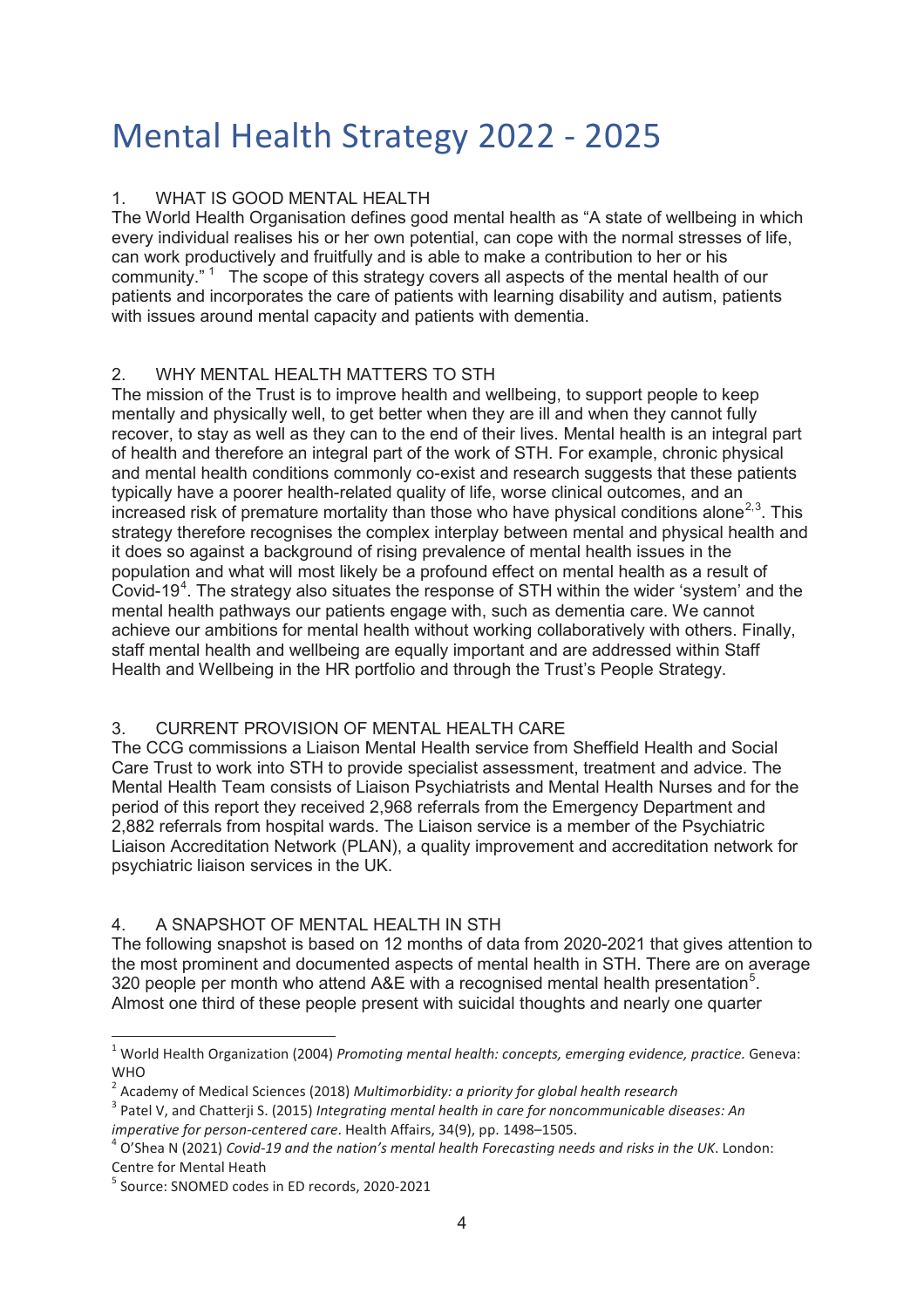attend as a result of poisoning, with a further one in eight presenting with other forms of selfharm. One in six people present at A&E with behaviours of concern and behaviours that are a challenge for staff to manage and/or puts the person or others at risk. This includes people who are in a mental health crisis.

Patients admitted for medical or surgical care on inpatient wards can also have co-existing mental health needs. In the period of this report around 12% (24,382/192,239 admissions in 2020/21) of inpatients had a mental health condition identifiable with an ICD10 $^6$  diagnostic code as detailed in the following table.

| <b>Condition</b>                                | <b>Number</b> |
|-------------------------------------------------|---------------|
| Dementia & Delirium                             | 5,454         |
| Psychoactive substance use <sup>7</sup>         | 2003          |
| Schizophrenia                                   | 720           |
| Bipolar & depressive episodes                   | 7,292         |
| Anxiety & phobias                               | 6,768         |
| Eating disorder                                 | 218           |
| Personality disorders                           | 340           |
| Learning disability                             | 982           |
| Autism & Asperger's syndrome                    | 387           |
| <b>Attention Deficit Hyperactivity Disorder</b> | 133           |
| Unspecified                                     | 85            |
| Total                                           | 24,382        |

There were 126 patients treated in STH during 2020-2021 whilst detained under a section of the MHA as detailed in the table below. This is an increase of a third compared to the previous year.

|                                        |    | <b>MHA Section</b> |      |                |
|----------------------------------------|----|--------------------|------|----------------|
| <b>Specialty</b>                       | 2  | 3                  | 5(2) | <b>Total</b>   |
| <b>Burns Unit</b>                      |    |                    |      |                |
| <b>Cardiothoracic Services</b>         |    | Ω                  | 2    | 3              |
| Communicable Diseases & Spec Med       | 2  |                    | 4    | 6              |
| Diabetes/Endocrinology                 | 3  |                    | 3    | 7              |
| <b>Emergency Department</b>            |    |                    | U    | $\overline{2}$ |
| <b>Emergency Medicine</b>              | 16 | 3                  | 33   | 52             |
| Gastroenterology/Hepatology            |    | $\mathcal{P}$      | 2    | 5              |
| <b>General Surgery</b>                 |    | ∩                  |      | 2              |
| <b>General Intensive Care Unit</b>     |    | n                  | 2    | 2              |
| <b>Head and Neck Centre</b>            | 5  |                    | 4    | 10             |
| Integrated Geriatric & Stroke Medicine | 16 |                    | 2    | 22             |

<sup>6</sup> Source. STH ICD10 coding for inpatients 2020-2021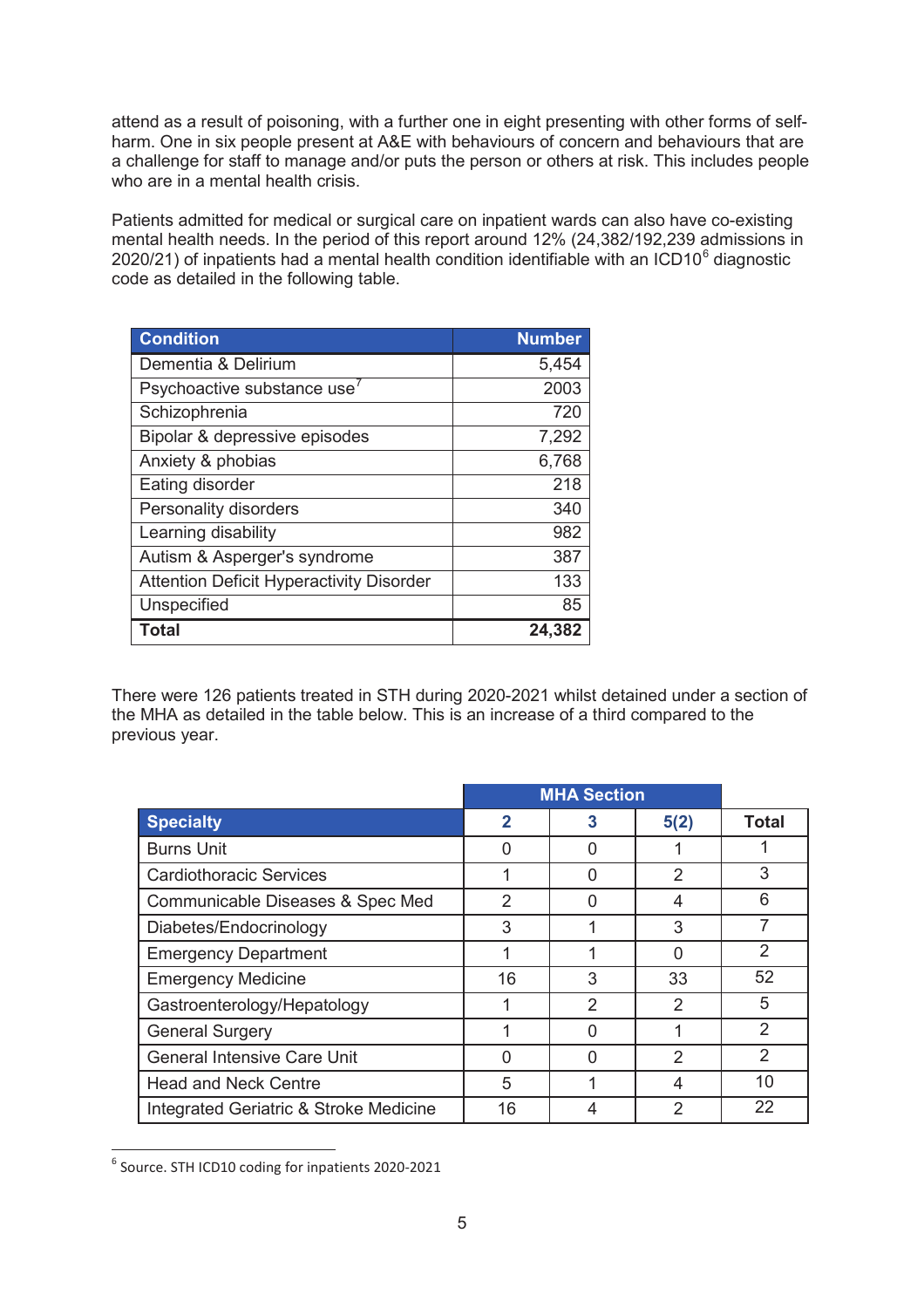|                             |    | <b>MHA Section</b> |      |              |
|-----------------------------|----|--------------------|------|--------------|
| <b>Specialty</b>            |    |                    | 5(2) | <b>Total</b> |
| <b>Obstetrics</b>           |    |                    |      |              |
| <b>Renal Services</b>       |    |                    |      |              |
| <b>Respiratory Medicine</b> |    |                    |      |              |
| Vascular                    |    |                    |      | 5            |
| <b>Total</b>                | 53 | 13                 | 60   | 126          |

#### 5. EQUALITY AND HUMAN RIGHTS

People with mental health needs are the subject of societal fear, stigma and discrimination, and there are also profound inequalities across mental health care:

"Some groups of people have far poorer mental health than others. In many cases, those same groups of people have less access to effective and relevant support for their mental health. And when they do get support, their experiences and outcomes are often poorer, in some circumstances causing harm. This 'triple barrier' on mental health inequality affects large numbers of people from different sections of the population."<sup>8</sup>

The NHS recognises that there is inequality in access, experience and outcomes across different groups who have mental health needs. The available evidence suggests that age, ethnicity, gender, sexual orientation, disability, and deprivation are related to the most pervasive and apparent mental health inequalities.<sup>9</sup> STH has a responsibility to ensure services meet the needs of people from all communities and are "…responsive to the strengths and needs of each individual and community's identity and culture."<sup>10</sup> Legislation underpins this responsibility with a public sector equality duty<sup>11</sup> and makes it unlawful for a public authority to act in a way which is incompatible with someone's human rights<sup>12</sup>.

#### 6. STH'S VISION FOR THE FUTURE

- $\Rightarrow$  We will support patients to achieve the best mental health possible for them and provide the person-centred care they need when they are challenged with mental health problems and illness.
- $\Rightarrow$  We will recognise and respond to these needs with understanding, kindness, and skill to promote the mental wellbeing and safety of people in our care without discrimination.
- $\Rightarrow$  We will foster an integrated approach to care that gives equal attention to the mental health needs of patients alongside their physical needs and supports continuity of care and collaboration across mental health pathways.

<sup>8</sup> Centre for Mental Health (2020) *Commission for Equality in Mental Health*.

<sup>9</sup> NHS (2020) *Advancing mental health inequalities strategy*.

<sup>10</sup> National Collaborating Centre for Mental Health (2019) *Advancing Mental Health Equality*

<sup>&</sup>lt;sup>11</sup> The Equality Act 2010 (Specific Duties) Regulations 2011

<sup>12</sup> Human Rights Act 1988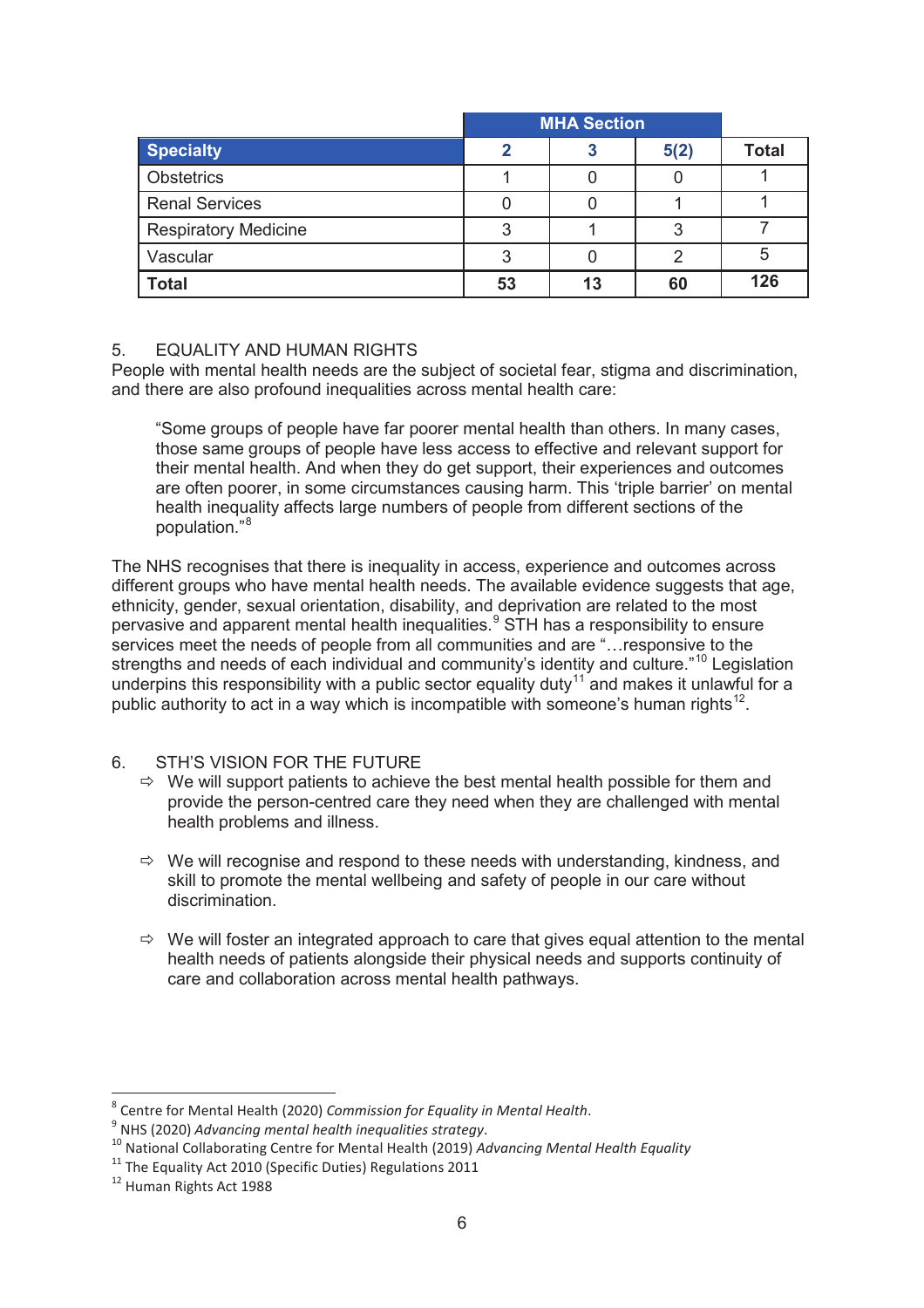#### 7. OUR AMBITIONS FOR CHANGE

This strategy sets out our ambitions for 2022 – 2025 and whilst it determines our work plans for this period we will remain responsive to national, regional and local initiatives and incorporate relevant actions where necessary. To develop this strategy we have built on our previous work, reviewed our learning from this period, and taken account of national plans and recommendations. The strategy is focussed on three key ambitions which are set out below along with their underpinning objectives:

## 1. Quality Care and Support

- a. A positive and engaged mental health culture demonstrated through the values, beliefs and behaviours of the Trust and its staff.
- b. Training to ensure staff have the relevant skills, knowledge and experience to recognise and respond to the mental health needs of their patients within the context of varied needs of different groups and populations, including intersecting factors.
- c. Clinical practices and processes consistent with relevant NICE standards for mental health.
- d. Access to effective treatment and support for populations with specific mental health needs (e.g. people with dementia, maternal mental health)
- e. Signposting and referral of patients when previously untreated mental health issues are identified.
- f. Timely access to liaison mental health, AMHPs and transfers of care to specialist mental health providers.

## 2. Safe and well governed

- a. Identification of and safe care for patients who are at higher risk of self-harm and suicide
- b. Provision of safe environments for the assessment and care of patients whose behaviour challenges or who are at higher risk of actions could result in harm or injury to the individual or another person.
- c. Systems and practices that ensure compliance with mental health and other relevant legislation
- d. Systems of learning to monitor, learn from and make improvements based on safety and quality data that includes patient feedback, the Mental Health Audit Programme, sentinel events and serious incidents, structured judgement reviews, the LeDeR programme and external reviewers' reports.
- e. Adopt best practice in harm minimisation, conflict behaviour reduction and violenceprevention climates that take account of key influencing factors including patient characteristics, staff characteristics, the physical environment, and potential flashpoints.

## 3. Collaboration and partnerships

- a. Involvement of people with experience of mental health issues in STH and those who represent them including communities and groups who experience mental health inequalities.
- b. Participation in the development of city-wide pathways (e.g. eating disorders, IAPT LTC)
- c. Active role in relevant mental health developments and decision making at ACP and ICS level
- d. Collaborate effectively with other services involved in mental health including SCH and the Police.
- e. Integrated governance arrangements to support the quality and safety of liaison mental health.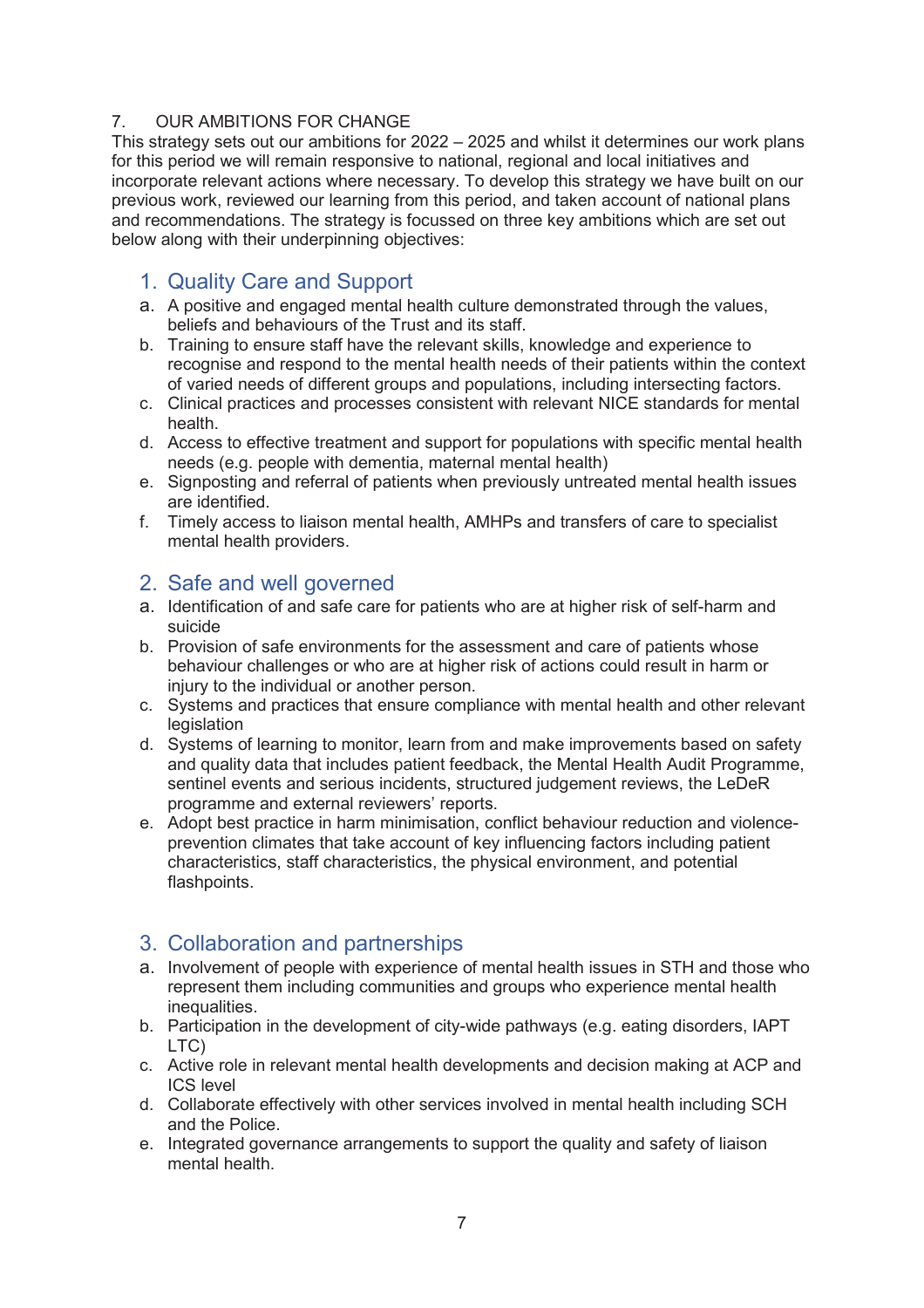#### 8. IMPLEMENTATION PLAN

To achieve the priorities set out above a detailed implementation plan will be developed to support their delivery over the period of the Strategy and will include processes for monitoring progress and outcomes. The Implementation Plan will be overseen by the Mental Health Steering Group.

#### 9. GOVERNANCE

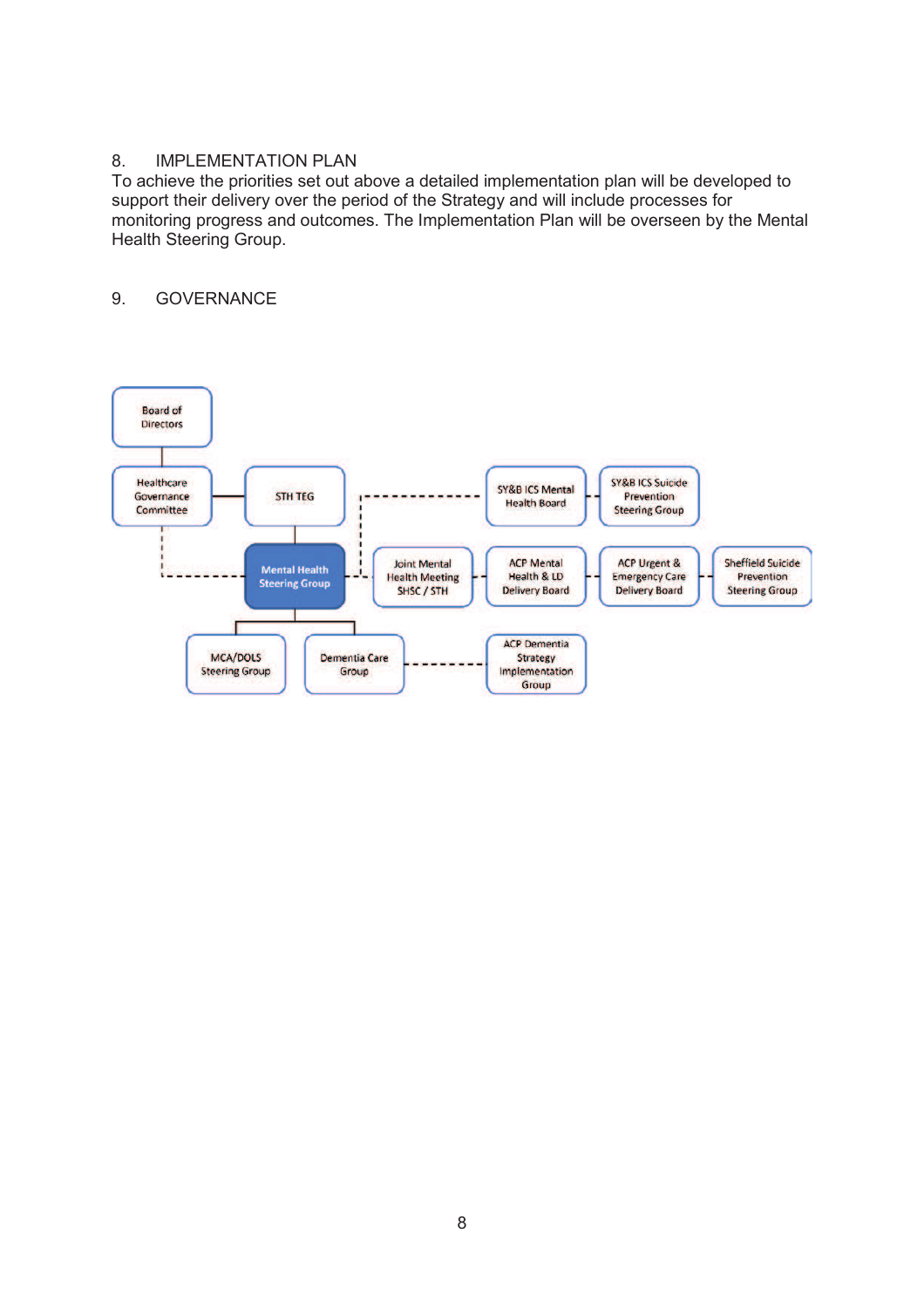# 10. RAPID EQUALITY IMPACT ANALYSIS

|                                                               | - Is there a potential or actual negative impact associated<br>with this policy on people or individuals who share a<br>'protected characteristic'? i.e. does this policy directly or<br>indirectly discriminate?<br>- Can this policy be used to promote equality between<br>people who share a protected characteristic and people | <b>NOTES</b><br>changes/additions/ further information or advice needed |
|---------------------------------------------------------------|--------------------------------------------------------------------------------------------------------------------------------------------------------------------------------------------------------------------------------------------------------------------------------------------------------------------------------------|-------------------------------------------------------------------------|
|                                                               | who do not                                                                                                                                                                                                                                                                                                                           |                                                                         |
| <b>RACE</b>                                                   |                                                                                                                                                                                                                                                                                                                                      |                                                                         |
| <b>SEX</b><br>(I.E. MALE / FEMALE)                            | The available evidence suggests that age, ethnicity, gender,                                                                                                                                                                                                                                                                         |                                                                         |
| <b>GENDER REASSIGNMENT</b>                                    | sexual orientation, disability, and deprivation are related to<br>the most pervasive and apparent mental health inequalities                                                                                                                                                                                                         |                                                                         |
| <b>DISABILITY</b> (including<br>consideration of the impact   | (NHS 2020, Advancing Mental Health Equalities Strategy).<br>This policy includes a recognition of inequalities and                                                                                                                                                                                                                   |                                                                         |
| on carers of a disabled<br>person)                            | strategic aims to advance equalities in access, experience<br>and outcomes for those groups at risk of, or already                                                                                                                                                                                                                   |                                                                         |
| <b>RELIGION OR BELIEF</b>                                     | experiencing, inequalities and ensuring our services meet                                                                                                                                                                                                                                                                            |                                                                         |
| <b>SEXUAL ORIENTATION</b>                                     | their needs.                                                                                                                                                                                                                                                                                                                         |                                                                         |
| <b>AGE</b>                                                    |                                                                                                                                                                                                                                                                                                                                      |                                                                         |
| <b>PREGNANCY or MATERNITY</b>                                 |                                                                                                                                                                                                                                                                                                                                      |                                                                         |
|                                                               | Does this Written Policy or Guidance impact on the<br>following areas?                                                                                                                                                                                                                                                               | <b>NOTES</b><br>changes/additions/ further information or advice needed |
| <b>HUMAN RIGHTS</b> i.e.<br><b>Fairness</b><br><b>Respect</b> | Mental health care and treatment engages a range of                                                                                                                                                                                                                                                                                  |                                                                         |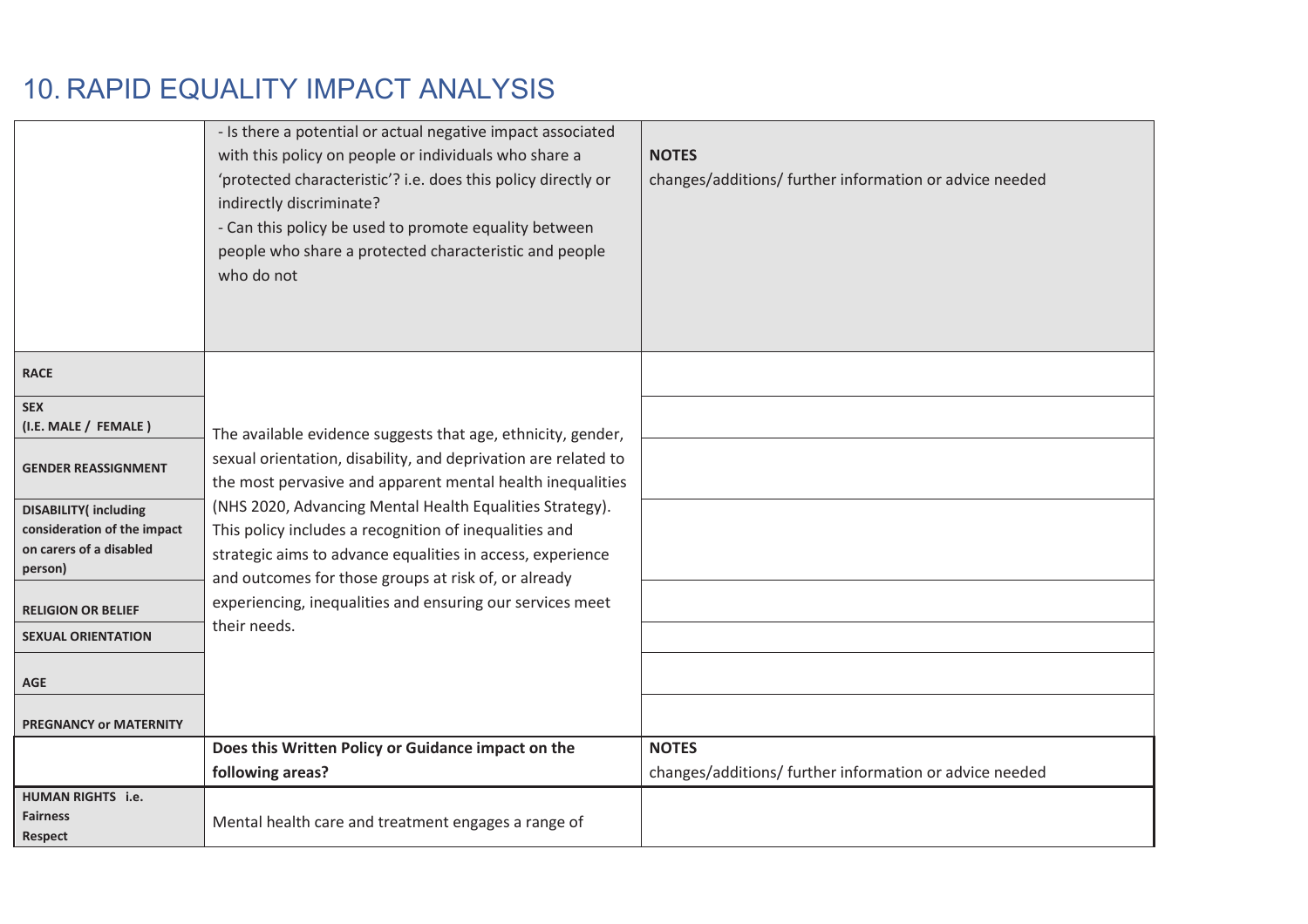| <b>Equality</b><br><b>Dignity</b><br>Autonomy                              | human rights. People with mental health conditions are<br>vulnerable to violations of these rights as they may at times<br>be less able than others to safeguard their own interests.<br>This policy will make a contribution to protecting and<br>promoting their human rights by improving the ability and<br>accountability of the Trust and its staff in fulfilling the rights<br>of people with mental health needs |  |
|----------------------------------------------------------------------------|--------------------------------------------------------------------------------------------------------------------------------------------------------------------------------------------------------------------------------------------------------------------------------------------------------------------------------------------------------------------------------------------------------------------------|--|
| <b>SOCIAL DEPRIVATION /</b><br><b>TACKLING HEALTH</b><br><b>INEQUALITY</b> |                                                                                                                                                                                                                                                                                                                                                                                                                          |  |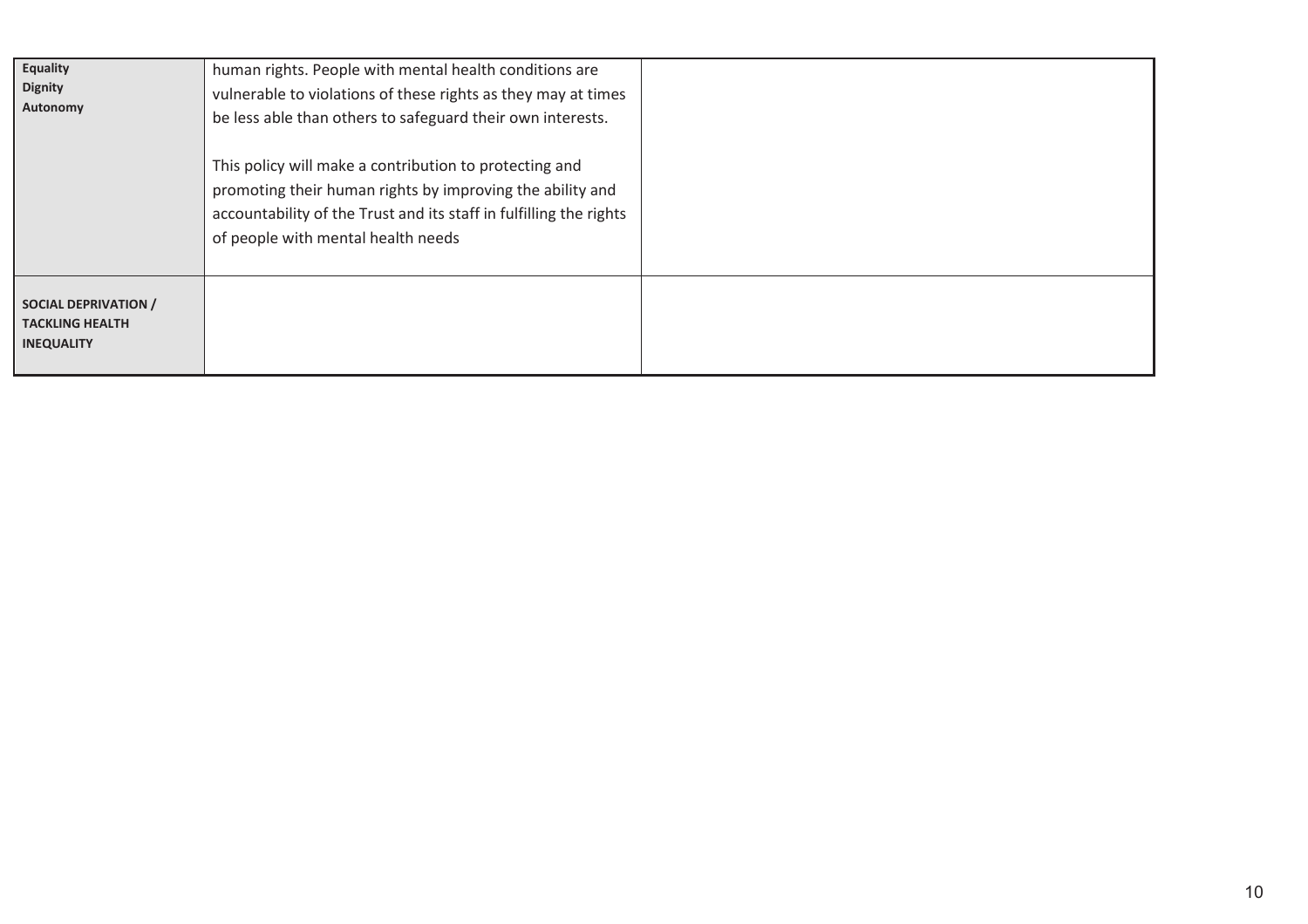# **South Yorkshire and Bassetlaw Integrated Care System**

**Appendix D** 

**South Yorkshire & Bassetlaw Integrated Care System 722 Prince of Wales Road Sheffield, S9 4EU Programme Office: 0114 3051905** 

22nd December 2022

Dear colleagues

#### **Delay to the implementation of the Health and Social Care Act**

Clearly Omicron is having a significant impact both nationally and locally, which has meant we have had to adapt some of our usual activity as we focus on handling the operational challenges across our health and care system including delivering the vaccination programme and our surge planning.

You may have seen reports in the HSJ and wider media, suggesting that the implementation of the Health and Social Care Act will be delayed for three months from the 1 April until 1 July 2022. We expect further information alongside the planning guidance, which will be published shortly.

Whilst we await the guidance, we wanted to assure you that any delay does not change our direction. All the work you have put in to-date means that we are in an excellent position moving to statutory arrangements. We have:

- · A long history of working together and strong relationships across South Yorkshire and **Bassetlaw**
- · Operating models of partnership working in our Places and Collaborative and Alliances that are well established.
- · Made great progress on establishing NHS South Yorkshire and its Board.
- · Provided certainty to staff on their future within these arrangements and have begun the recruitment process to appoint to the Board
- · A clear and robust approach to organisational transition, which can be flexible to cope with any delay.

Through our design and transition work we have been risk-assessing the impact of any possible delay and we are very confident that any change to the go-live date is manageable. Any confirmed delays will no doubt introduce additional complexities into our transition work, which we will be working through as this become necessary through over the coming weeks.

If there is more time, we will use it well to deepen our preparations and support you with the work you are already doing to develop more integrated services in our Places and in our Provider Collaboratives and Alliances. We will work together to develop a shared sense of our purpose, focusing on the values and behaviours, which will underpin and shape our new organisation and our ICS. We will continue to build on the strong foundations that already exit but also seize the opportunity that system working offers to improve the lives of those we serve, tackle health inequalities and improve population health.